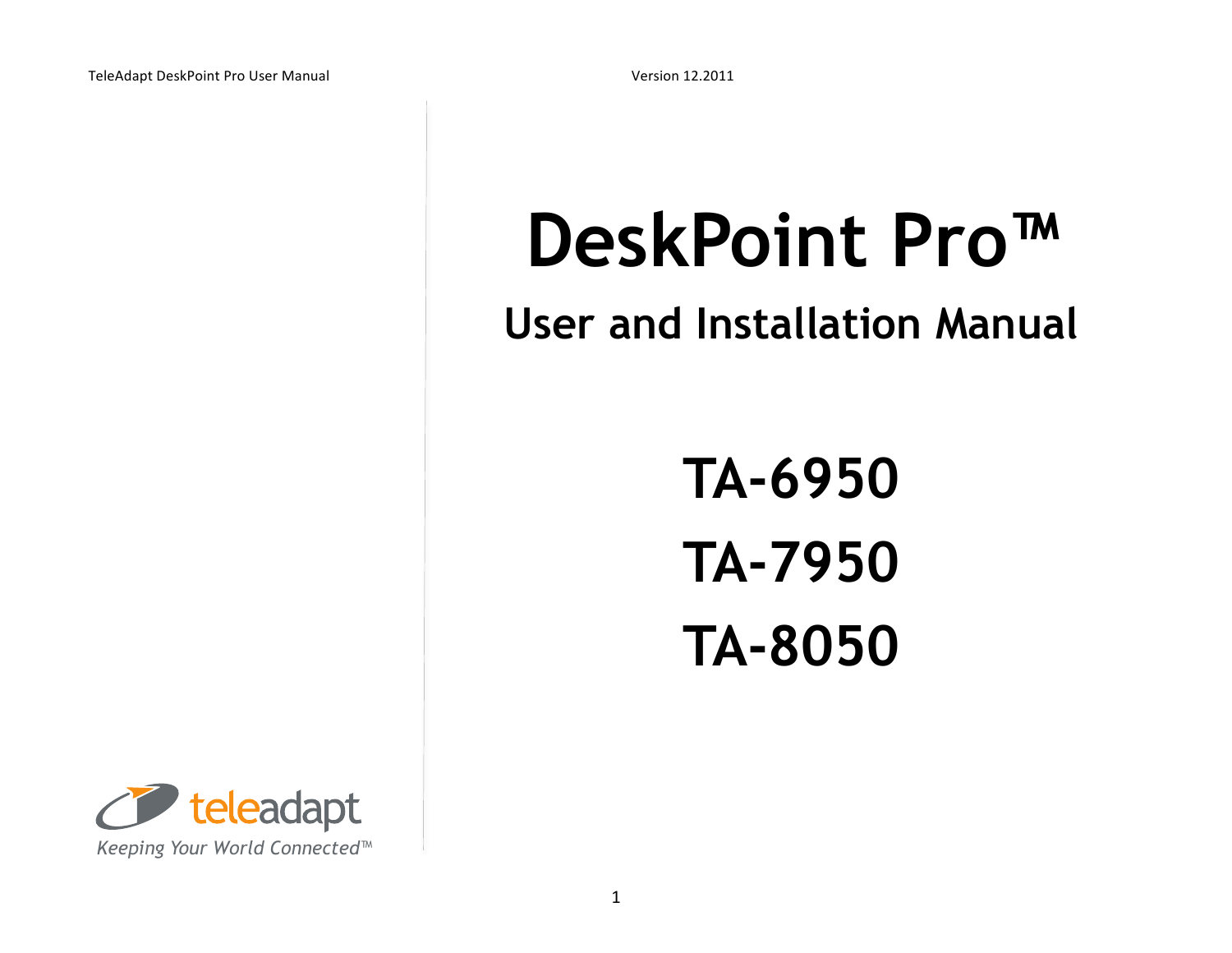# **Table of Contents**

| Apply Changes, Reset, Reboot and Continue Commands 12 |  |
|-------------------------------------------------------|--|
|                                                       |  |
|                                                       |  |
|                                                       |  |
|                                                       |  |
|                                                       |  |
|                                                       |  |
|                                                       |  |
|                                                       |  |
|                                                       |  |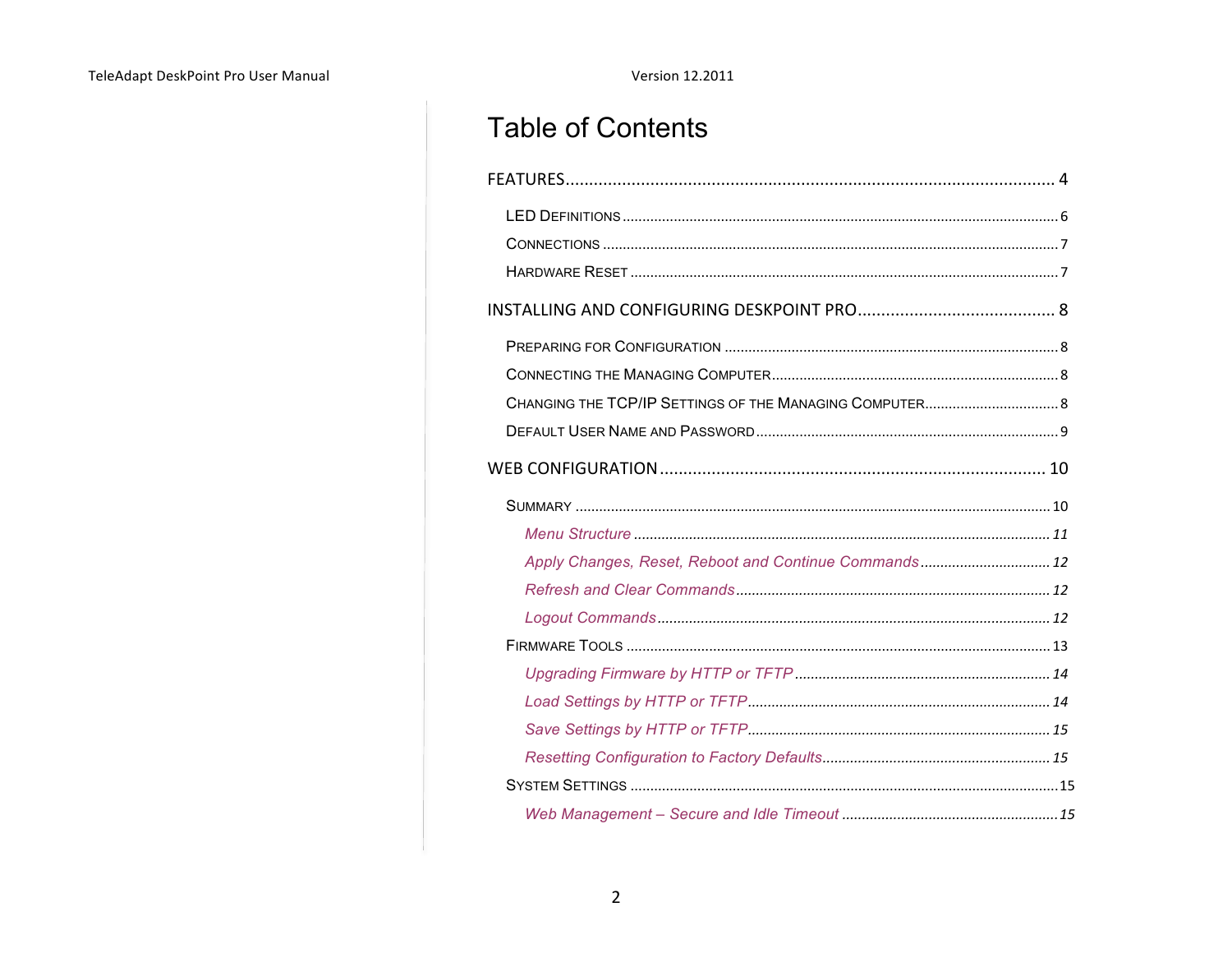#### TeleAdapt DeskPoint Pro User Manual

#### Version 12.2011

| Ping   |  |
|--------|--|
| Arping |  |
|        |  |
|        |  |
|        |  |
|        |  |
|        |  |
|        |  |
|        |  |
|        |  |
|        |  |
|        |  |
|        |  |
|        |  |
|        |  |
|        |  |
|        |  |
|        |  |
|        |  |
|        |  |
|        |  |
|        |  |
|        |  |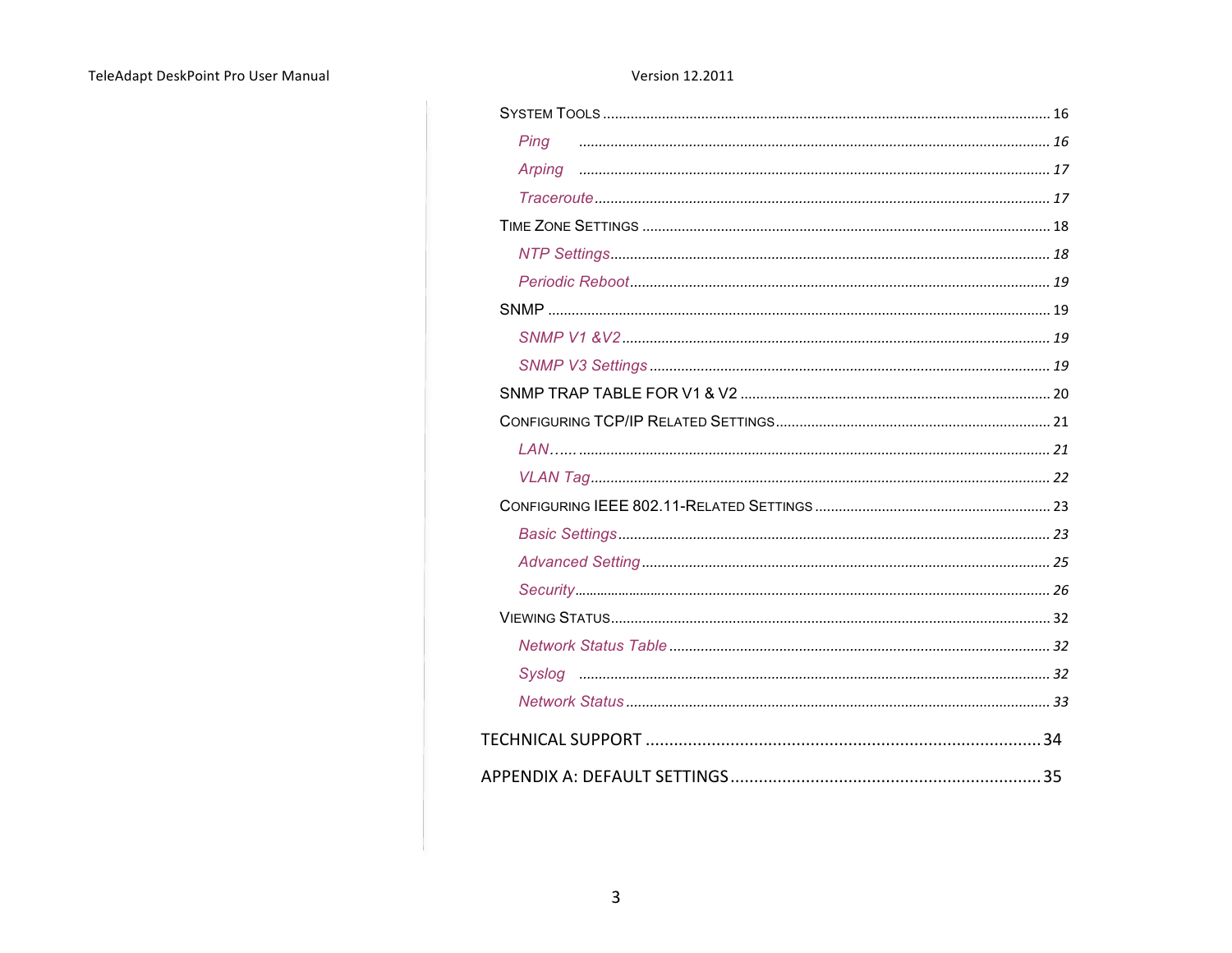# 1. Features

The DeskPoint Pro is designed for use in hotel rooms and combines 802.11n, IEEE 802.11g and IEEE 802.11b wireless technology to provide the best wireless performance, enabling client computers to access the resources on the hotel Ethernet network. With the Web-based user interface or SNMP a network administrator can easily and clearly manage the DeskPoint Pro.

#### *Desktop or Under Desk*

- **Desktop -** The TA-6960 and TA-7950 are on desk models. The TA-6950 incorporates a retractable spool whereas the TA-7950 has a RJ45 socket.
- **Under Desk -** The TA-8050 is designed to fit unobtrusively under the a desk in the guest room and can be used in conjunction with other TeleAdapt cable management products.

#### *IEEE 802.11n*

- **RF type selection** The RF type of the wireless interface can be configured to work in IEEE 802.11n only , IEEE 802.11b only, IEEE 802.11g only, or mixed mode (802.11n, 802.11g and 802.11b simultaneously).
- **64-bit and 128-bit WEP (Wired Equivalent Privacy) -** For authentication and data encryption.
- **Enabling/Disabling SSID broadcasts -** The administrator can enable or disable the SSID broadcasts functionality for security reasons. The correct SSID has to be specified on client computers.
- **IEEE 802.1x/RADIUS** The DeskPoint Pro can be configured to authenticate wireless users and distribute encryption keys dynamically by IEEE 802.1x Port-Based Network Access Control and RADIUS (Remote Authentication Dial-In User Service).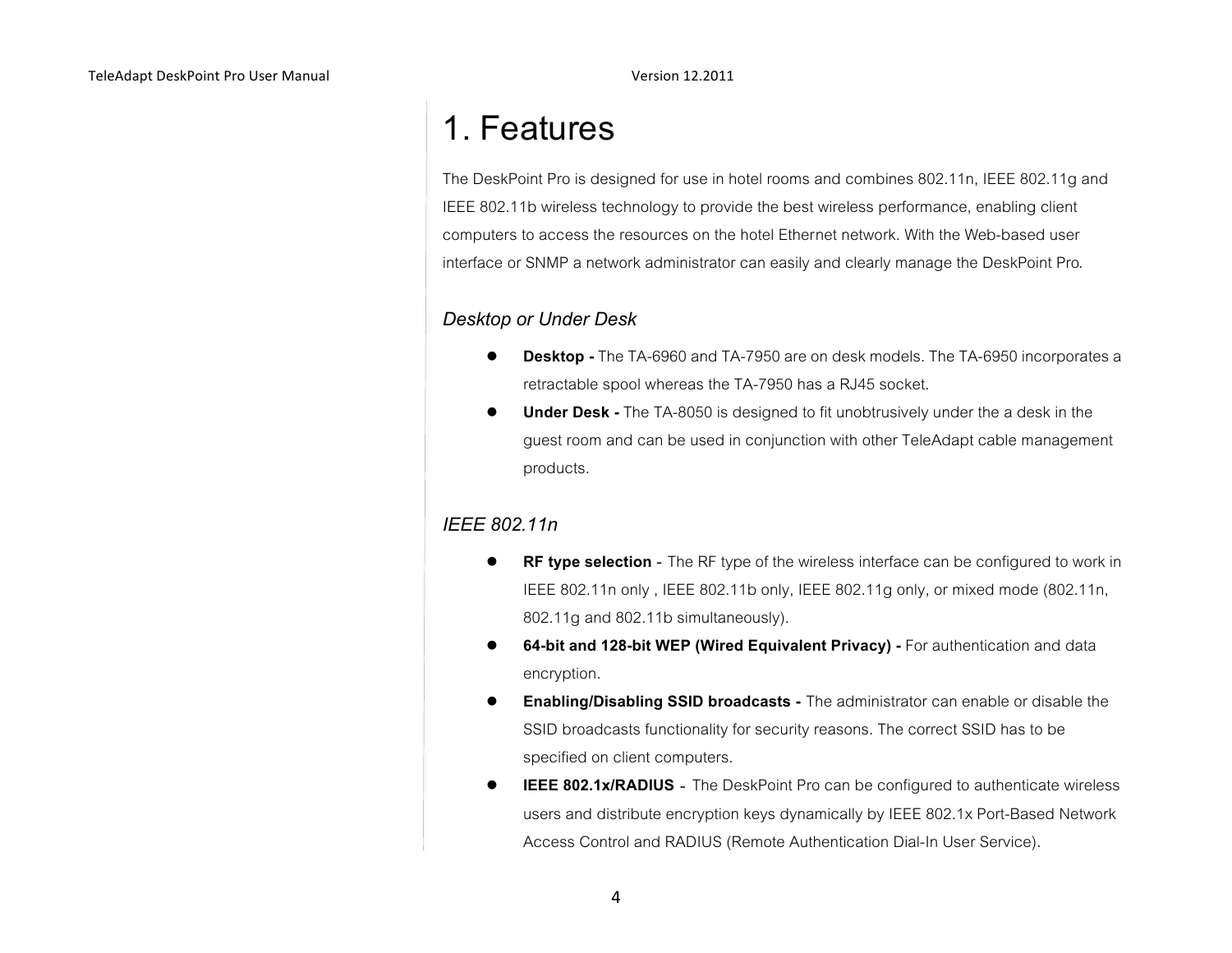- **WPA (Wi-Fi Protected Access) -** The DeskPoint Pro supports the WPA standard proposed by the Wi-Fi Alliance (Hhttp://www.wi-fi.orgH). Both WPA-PSK (Pre-Shared Key) mode and full WPA mode are supported. WPA is composed of TKIP (Temporal Key Integrity Protocol) and IEEE 802.1x and serves as a successor to WEP for better WLAN security.
- **WPA2 (Wi-Fi Protected Access 2) -** This advanced protocol implements the mandatory elements of 802.11i. WPA2 is an improvement on the WPA-PSK standard, and is simply using a shared password for access to your network. Only users with this password can access your network.
- **Client isolation -** Wireless-to-wireless traffic can be blocked so that the wireless clients cannot see each other. This function also blocks wired clients from accessing Wireless clients.
- **Transmit power control -** Transmit power of the DeskPoint Pro's RF module can be adjusted to change RF coverage.
- **Associated wireless clients status -** The DeskPoint Pro can show the status of all wireless clients that are associated with it.
- H**DHCP Client -** The DeskPoint Pro can automatically obtain an IP address from a DHCP server.
- H**Packet Filtering.**H The DeskPoint Pro provides Layer 2, Layer 3, and Layer 4 filtering capabilities.

#### *Firmware Tools*

 **Firmware upgrade -** The firmware can be upgraded by HTTP (Hyper Text Transfer Protocol).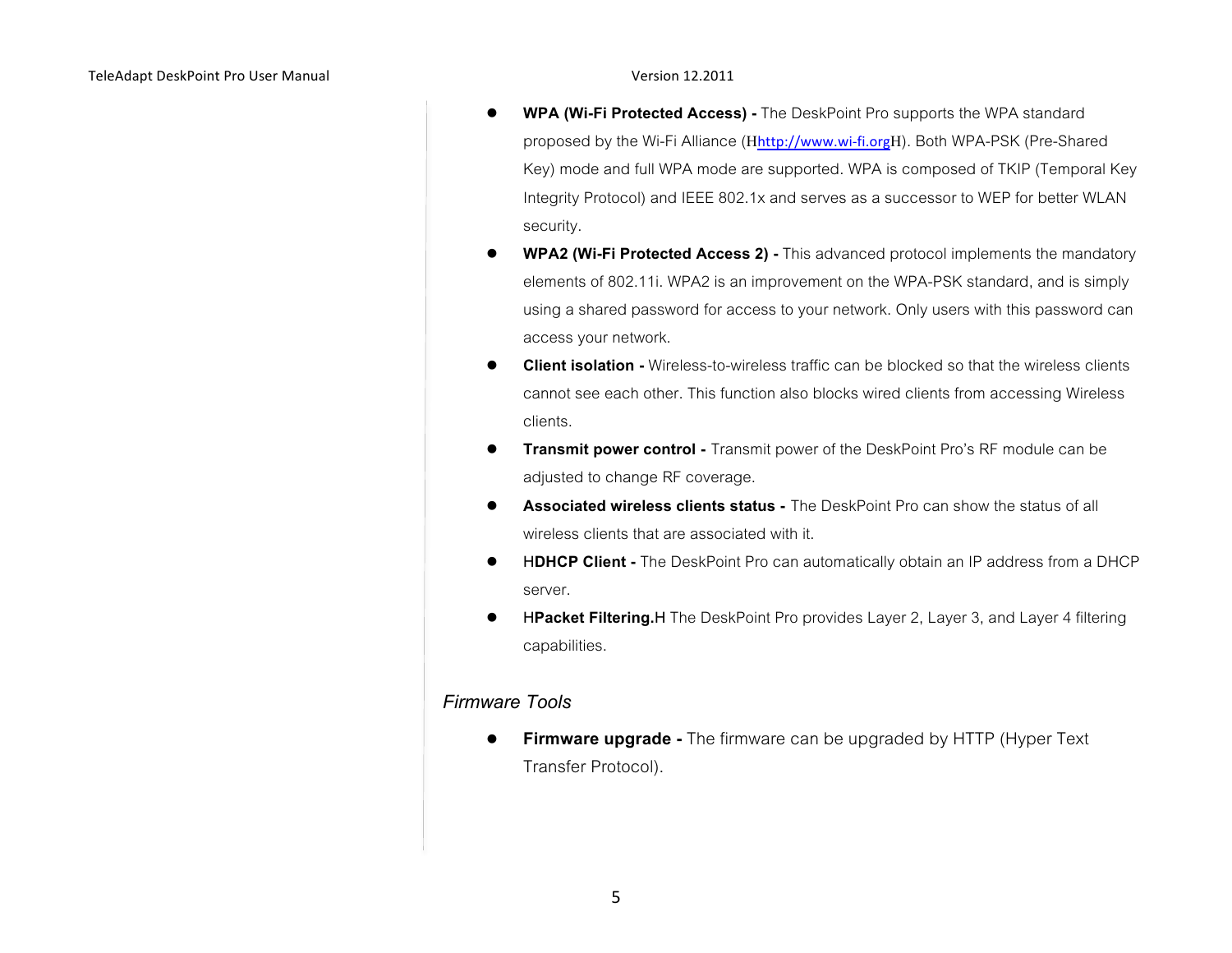- **Configuration backup -** The configuration settings can be backed up to a file via HTTP for later restoring.
- **Configuration reset -** Resetting the configuration settings to factory-default values.

#### *Management*

- **Web-based Network Manager** for configuring and monitoring the DeskPoint Pro via a Web browser (Internet Explorer, Firefox or Google Chrome). The management protocol is HTTP (Hyper Text Transfer Protocol)-based.
- **SNMP -** SNMP (Simple Network Management Protocol) MIB I, MIB II, IEEE 802.1d, IEEE 802.1x, and Private Enterprise MIB are supported.
- **System log** For system operational status monitoring.
	- **Local log -** System events are logged to the on-board RAM of the DeskPoint Pro and can be viewed using a Web browser.
	- **Remote log by SNMP trap -** Systems events are sent in the form of SNMP traps to a remote SNMP management server.

#### *Power Charging*

**USB Charging** 5V for charging mobile devices

#### *LED Definitions*

- **TA-6950 and TA-7950 -** At the front of the device, there are 3 LED indicators. See Figure 1 below for description of each LED indication.
- **TA-8050 -** On top of the device, there are LED indicators. See Figure 2 below for description of each LED indication.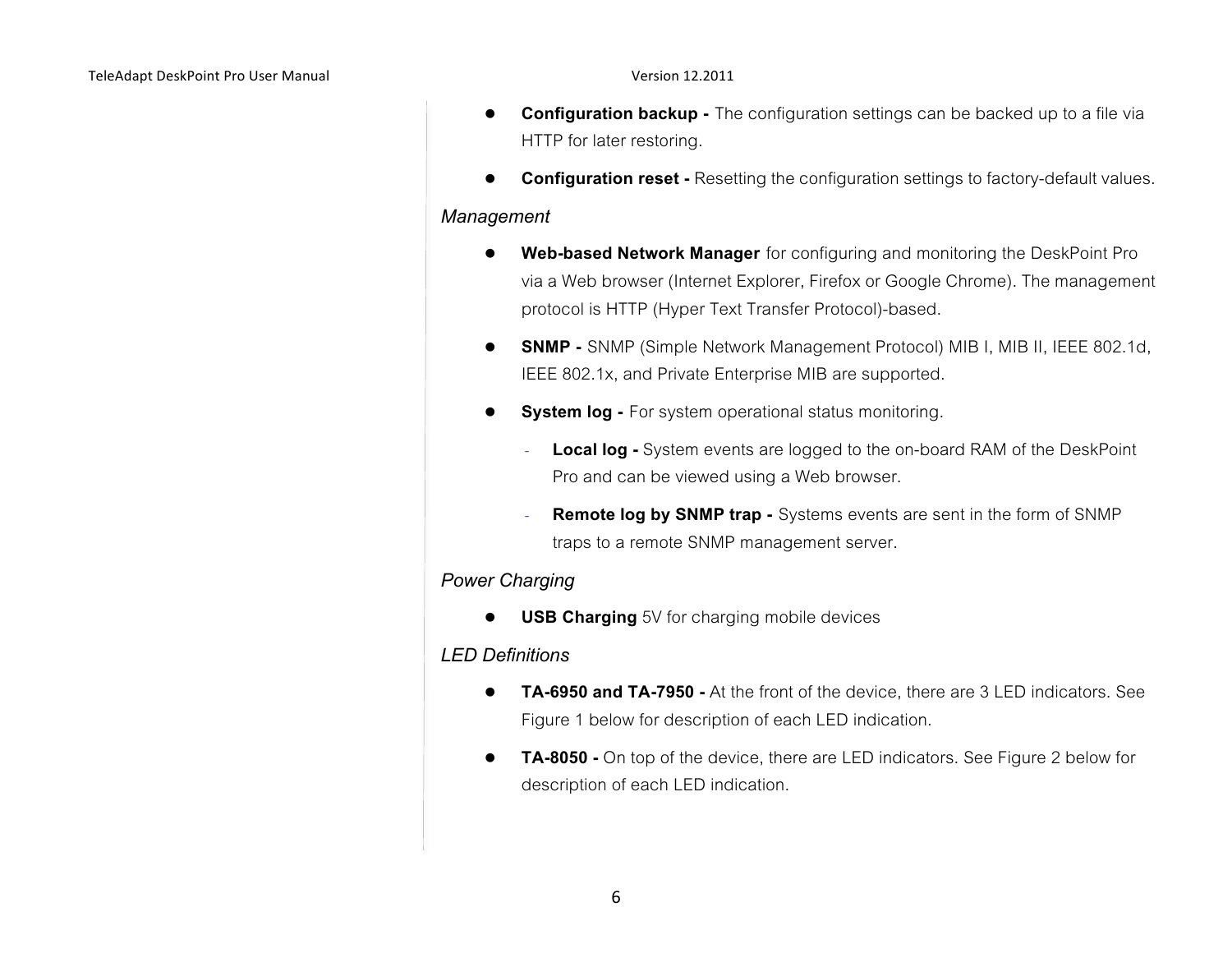



| ersion 12.2011/ |
|-----------------|
|                 |



|            | Path     | LAN<br>The Front LEDs of TA-8050 |
|------------|----------|----------------------------------|
| <b>LED</b> | State    | Description                      |
| PWR        | ON       | Power on                         |
| 贴          | ON       | RF on and blink every second     |
|            | ON       | LAN on                           |
| LAN        | Flashing | Throughput is busy               |
|            | OFF      | LAN off                          |

### **Connections**

 **The TA-6950 and TA-7950** also provide a wired Guest LAN interface just above the indicator LEDs. For the TA-6950 this is a retractable spool, for the TA-7950 this is an RJ45 socket. Both models also provide a USB socket that can provide up to 5V/1A for charging mobile devices. See Figure 3 to the left.

**TA-8050** provides an RJ45 jack to be used for offering a wired access point for the guest. Pair a TeleAdapt Pull-Through Pro or other Internet AP product for best presentation to the guest. See Figure 4 to the left.

#### *Hardware Reset*

The reset button can be found on the bottom of the unit. To perform a factory reset press and hold the reset button until the LAN LED flashes. When the LAN LED flashes release the reset button and quickly press and hold the reset button a second time (for at least 10 seconds) until the LAN LED flashes again.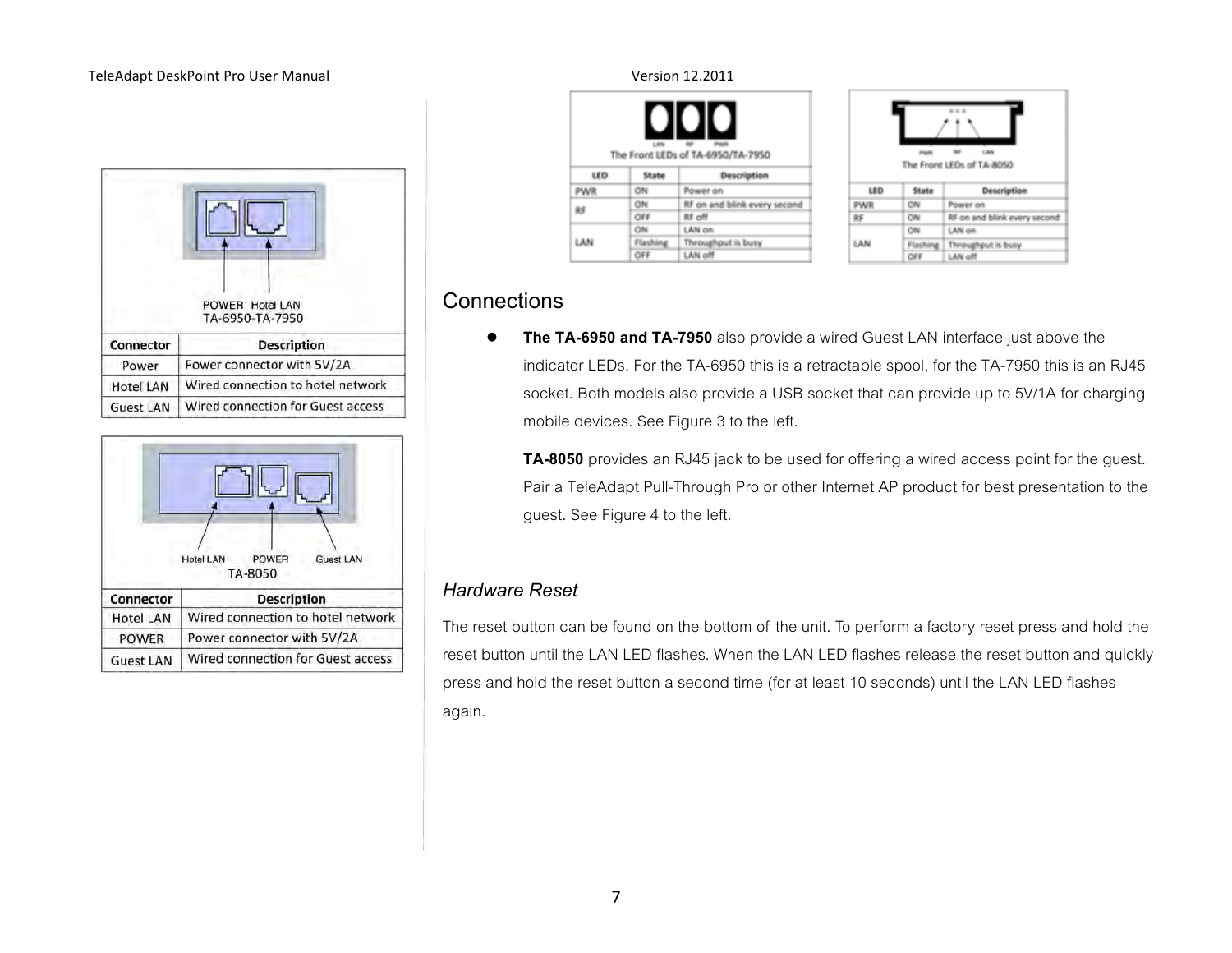

Fig 1. An example of Internet Protocol (TCP/IP) Properties in Microsoft Windows

Note: For some versions of Windows, the computer needs to be restarted for the changes of TCP/IP settings to take effect.

# 2. Installing and Configuring DeskPoint Pro

This section offers information about installing your DeskPoint Pro. Before configuring the DeskPoint Pro, you need to know the connection information supplied by your service provider and the field application environment.

### Preparing for Configuration

To configure the DeskPoint Pro, a computer with a web browser is needed. For the first-time or maintenance configuration of the DeskPoint Pro, an Ethernet network interface card (NIC) should have been installed in the managing computer.

Since the configuration/management protocol is HTTP-based, you have to make sure that the IP address of the managing computer and the IP address of the managed DeskPoint Pro are in the same IP subnet (the default IP address of the DeskPoint Pro is **192.168.0.1** and the default subnet mask is **255.255.255.0**.)

### Connecting the Managing Computer

Using Ethernet Cable to connect the managing computer and the Wireless 11n Access Point as following figure shows. One end of the Ethernet cable must be plugged into the **Hotel** LAN Ethernet jack of the DeskPoint Pro for configuration.

### Changing the TCP/IP Settings of the Managing Computer

Use the **Windows Network Control Panel Applet** to change the TCP/IP settings of the managing computer, so that the IP address of the computer and the IP address of the DeskPoint Pro are in the same IP subnet. Set the IP address of the computer to **192.168.0.xxx** (the default IP address of the DeskPoint Pro is **192.168.0.1**) and the subnet mask to **255.255.255.0**.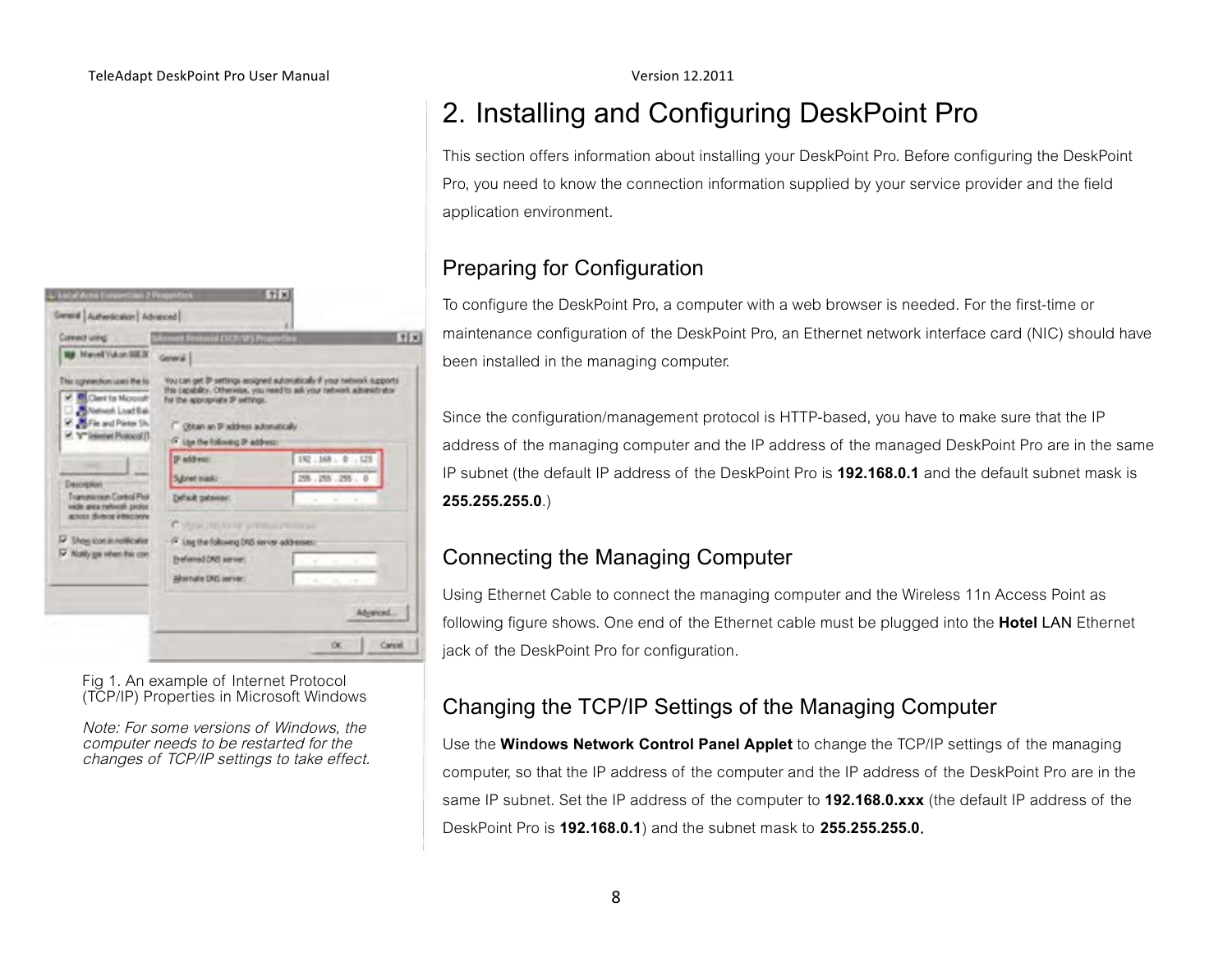### Default User Name and Password

The default user name is 'root' and the default password is 'root'.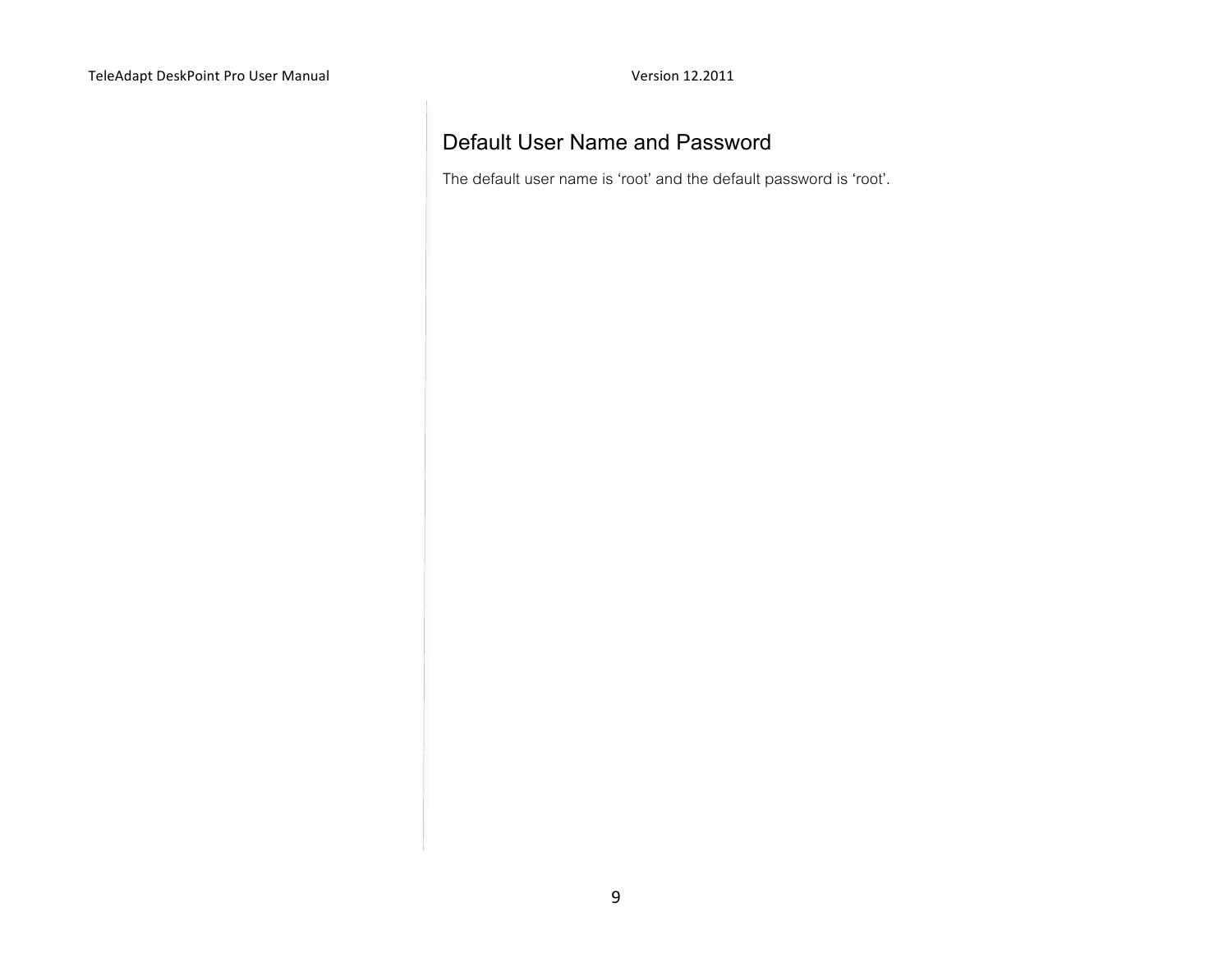# 3. Web Configuration

NOTE: All management services on the DeskPoint Pro are restricted so they are only accessible via the Hotel LAN port.

#### *Summary*

| <b>E Site contents:</b><br>Summary<br>Management<br>TCP/IP Settings | Summary<br>This page shows the current status and some basic settings of the device. |                              |  |
|---------------------------------------------------------------------|--------------------------------------------------------------------------------------|------------------------------|--|
| <b>Noninga</b><br><b>Car Status</b>                                 | System                                                                               |                              |  |
| <b>Logout</b>                                                       | <b>Uptime</b>                                                                        | Oday:Oh:1m:Ss                |  |
| Reboot                                                              | <b>BIOS Version</b>                                                                  | APXR-8195                    |  |
|                                                                     | <b>Firmware Version</b>                                                              | 6.7.1.2                      |  |
|                                                                     | <b>Build Time</b>                                                                    | Wed Oct 26 18:47:13 CST 2011 |  |
|                                                                     | <b>Wireless Configuration</b>                                                        |                              |  |
|                                                                     | Band                                                                                 | 2.4 GHz (B+G+N)              |  |
|                                                                     | <b>Current Regulatory Domain</b>                                                     | ETSI (Europe)                |  |
|                                                                     | <b>Current SSID</b>                                                                  | DeskPoint2                   |  |
|                                                                     | <b>Current Channel Number</b>                                                        | Auto (1)                     |  |
|                                                                     | <b>Encryption</b>                                                                    | Disabled                     |  |
|                                                                     | <b>BSSID</b>                                                                         | 80.ba:ac:01:07:3f            |  |
|                                                                     | <b>Associated Clients</b>                                                            | o.                           |  |
|                                                                     | <b>TCP/IP Configuration</b>                                                          |                              |  |
|                                                                     | <b>Attain IP Protocol</b>                                                            | DHCP                         |  |
|                                                                     | <b>IP Address</b>                                                                    | 192, 168, 1.50               |  |
|                                                                     | <b>Subnet Mask</b>                                                                   | 255.255.255.0                |  |
|                                                                     | <b>Default Gateway</b>                                                               | 192.168.1.1                  |  |
|                                                                     | <b>DHCP Server</b>                                                                   | 192.168.1.1                  |  |
|                                                                     | DNS1                                                                                 | 192.168.1.195                |  |
|                                                                     | DNS <sub>2</sub>                                                                     | 195.40.1.36                  |  |
|                                                                     | <b>MAC Address</b>                                                                   | 80:bacac:01:07:3f            |  |

Fig 1. The Summary page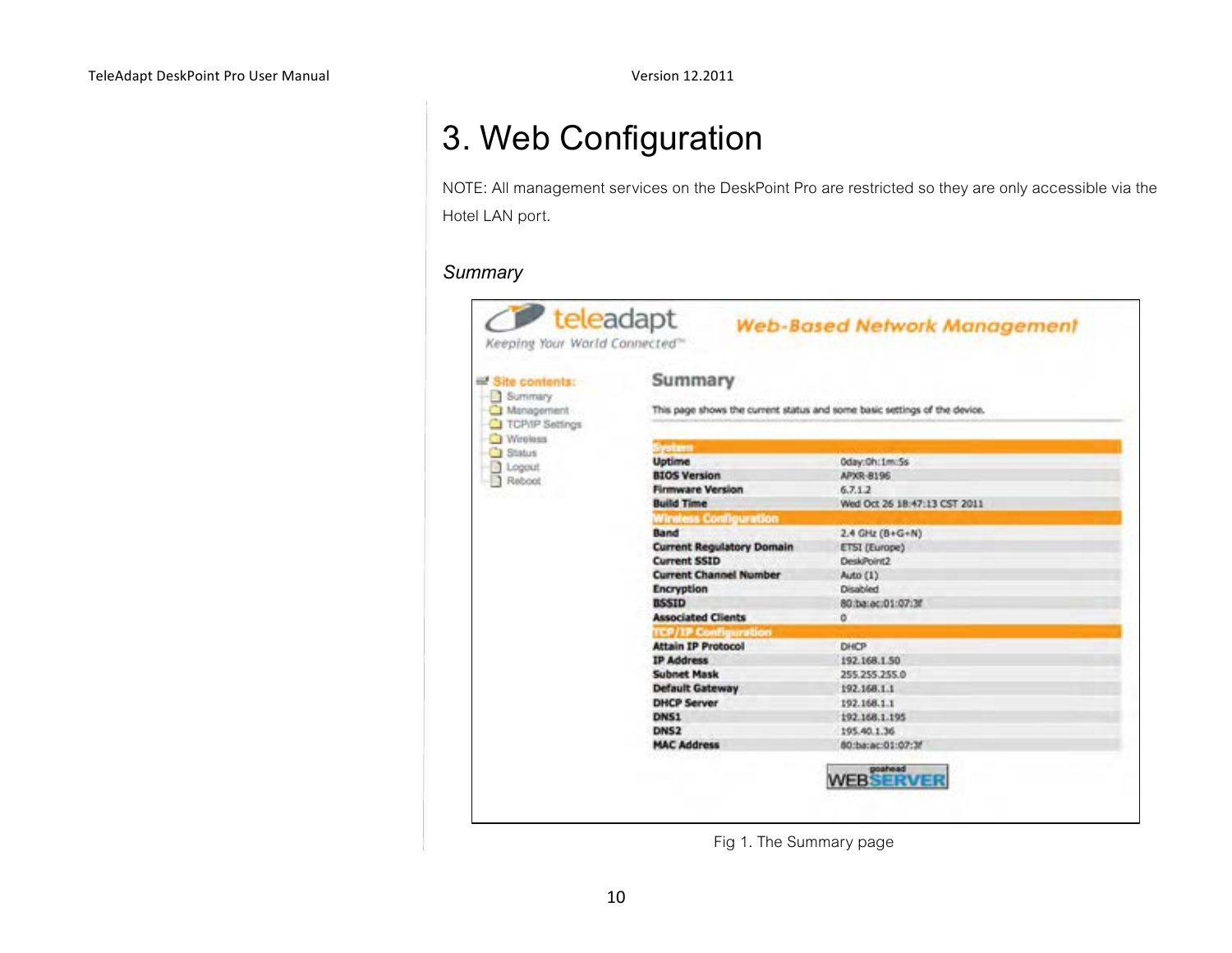#### *Menu Structure*

The left side of the Home page contains a menu for you to carry out commands. Here is a brief description of the hyperlinks on the menu:

**Summary.** For configuration setting summary.

**Management.** System monitoring information

- **Firmware Tools -** For upgrading the firmware of the DeskPoint Pro and backing up and restoring configuration settings of the DeskPoint Pro.
- **System Setting -** For changing the account info and web access info for the web server of the DeskPoint Pro.
- **System Tools -** Ping Tool, ARP Tool and trace route tool.
- **Time Zone -** Time zone and SNTP (Simple Network Time Protocol) server settings.
- **SNMP -** Simple Network Management Protocol (SNMP) agent settings and SNMP trap table.

**TCP/IP.** TCP/IP-related settings.

- **LAN.** IP addressing settings for the DeskPoint Pro.
- **VLAN Tag.** settings.

**Wireless.** IEEE 802.11n-related settings.

- **Basic Settings -** Basic settings for the IEEE 802.11b/g/n interface of the DeskPoint Pro to work properly with wireless clients.
- **Advanced Settings -** Advanced settings for the more technically users who have a sufficient knowledge about the Wireless LAN.
- **Security -** Security settings for authenticating wireless users and encrypting wireless data. Include the IEEE 802.1x Port-Based Network Access Control and RADIUS (Remote Authentication Dial-In User Service) settings for better wireless security.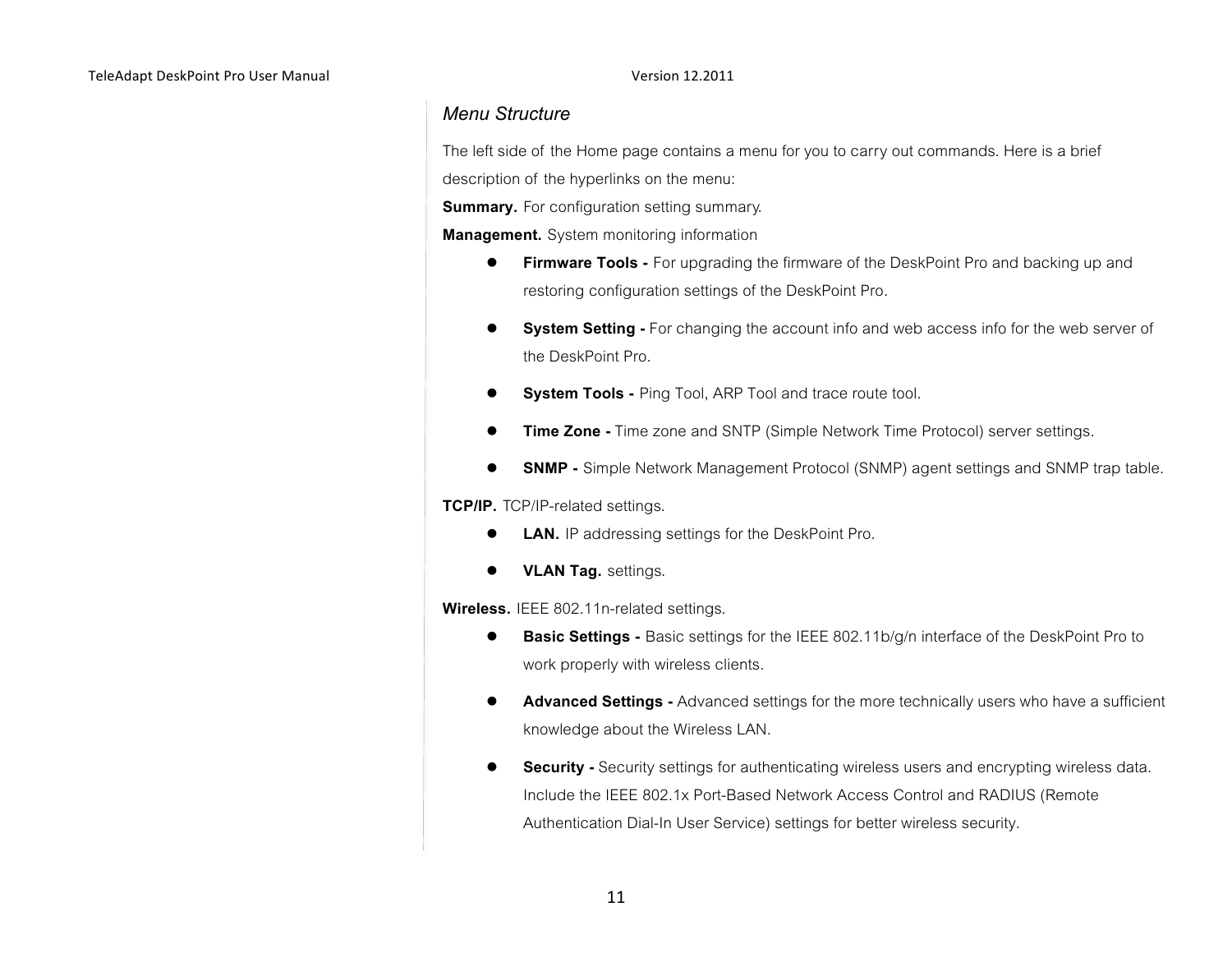Apply Changes **Reset** 

Fig 2. Click Apply Changes to store settings.

Change setting successfully!

Your changes have been saved. The device must be restarted for the changes to take effect. Reboat new, or continue to make other changes and continue.



Fig 3. Save, Save & Restart, and Cancel.



Fig 4. Refresh and Clear

| ogout                   |  |  |
|-------------------------|--|--|
|                         |  |  |
| Do you want to logout ? |  |  |
|                         |  |  |

Fig 5. Logoff Page

- **Access Control -** Wireless Access Control settings.
- **Status -** System monitoring information.
- **Network Status -** Shows the packet counters for transmission and reception regarding to wireless and Ethernet networks.
- **System Log -** System events log.
- **Active Clients -** Display the status of all wireless clients who associated to the DeskPoint Pro.
- **Logout -** The Logoff page.

### *Apply Changes, Reset, Reboot and Continue Commands*

Normally at the bottom of each setting page, there are two buttons - **Apply Changes and Reset**. Clicking **Apply Changes** stores the settings changes to the memory of the DeskPoint Pro and brings you back to the next page to choose the next step. Clicking **Reset** discards any settings changes and brings you back to the start page.

Clicking **Reboot** to restarts the DeskPoint Pro immediately for the settings changes to take effect. Clicking **Continue** moves to other page for change other settings.

#### *Refresh and Clear Commands*

At the bottom of each status page that shows read-only information, Clicking **Refresh** updates the shown status information. And in the System log page the **Clear** immediately clean system log.

### *Logout Commands*

The page provide user to log off the Web management immediately. User needs apply account and password again if they want to login again.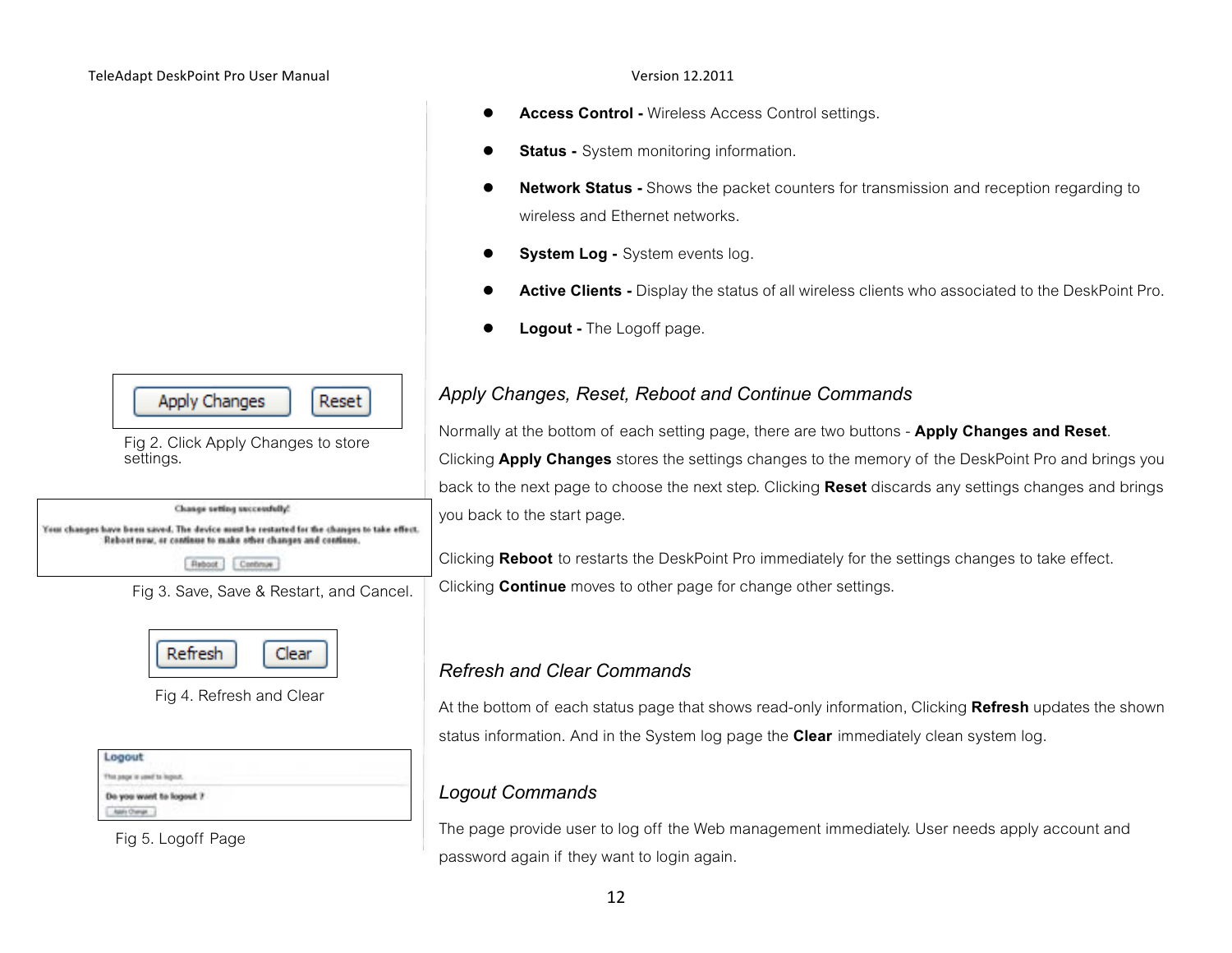## **IRMWARE MANAGEMENT**

 $@$  HTTP  $@$  TTTP Firmware Management:

Fig 6. Firmware Management via HTTP

| <b>Firmware Management:</b> | <b>COLLEGE</b><br>$O$ $H$ m $P$ $R$ $H$ m $P$ |  |
|-----------------------------|-----------------------------------------------|--|
|                             | 92, MA E. 10                                  |  |

Fig 7. Firmware Management via TFTP

| <b>&amp; TFTP Server</b> |    |   |                                         | $\vert x \vert$ |
|--------------------------|----|---|-----------------------------------------|-----------------|
| W Accept good requests   |    |   | Accept with requests                    |                 |
| Working folder:          |    |   | D:My Project///C Project//IFIP/IftpSrvr | L.              |
| Timeout.                 | 1. |   | w me: Mex go of sessions                | $\bullet$       |
| Mag ao of retries: [20]  |    | 킈 | View Seasons                            | Close Zembers   |
| Event log:               |    |   |                                         | Clear Log       |
|                          |    |   |                                         |                 |
|                          |    |   |                                         |                 |

Fig 8. TFTP Server

### Firmware Tools

Firmware management operations for the DeskPoint Pro include **firmware upgrade**, configuration backup (**Load Settings**), configuration restore (**Save Settings**), and configuration reset (**Load Factory Default**). Firmware upgrade, configuration backup, and configuration restore can be achieved via HTTP or TFTP. Due to different behavior of different Web browser types and versions, HTTP-based firmware management operations may not work properly with some Web browsers.

When using TFTP as the firmware management protocol, you can configure settings the DeskPoint Pro's TFTP client to communicate with a TFTP server. Ensure that the TFTP Server IP uses the same subnet to prevent errors arising.

Screen capture to the left is the TFTP Server in Windows XP, the TftpSrvr. Please note:

- After the dialog box of the TFTP server program appears, be sure to specify the working folder within which the downloaded firmware files reside.
- Make sure the Accept read requests check box of TFTP Server is selected.
- The LAN IP address of the DeskPoint Pro and the IP address of the TFTP server must be in the same IP subnet for TFTP to work.
- After the firmware is upgraded, be sure to delete the contents of the Web browser cache, so that the Web management pages can be shown correctly.
- A failed upgrade may corrupt the firmware and make the DeskPoint Pro inaccessible.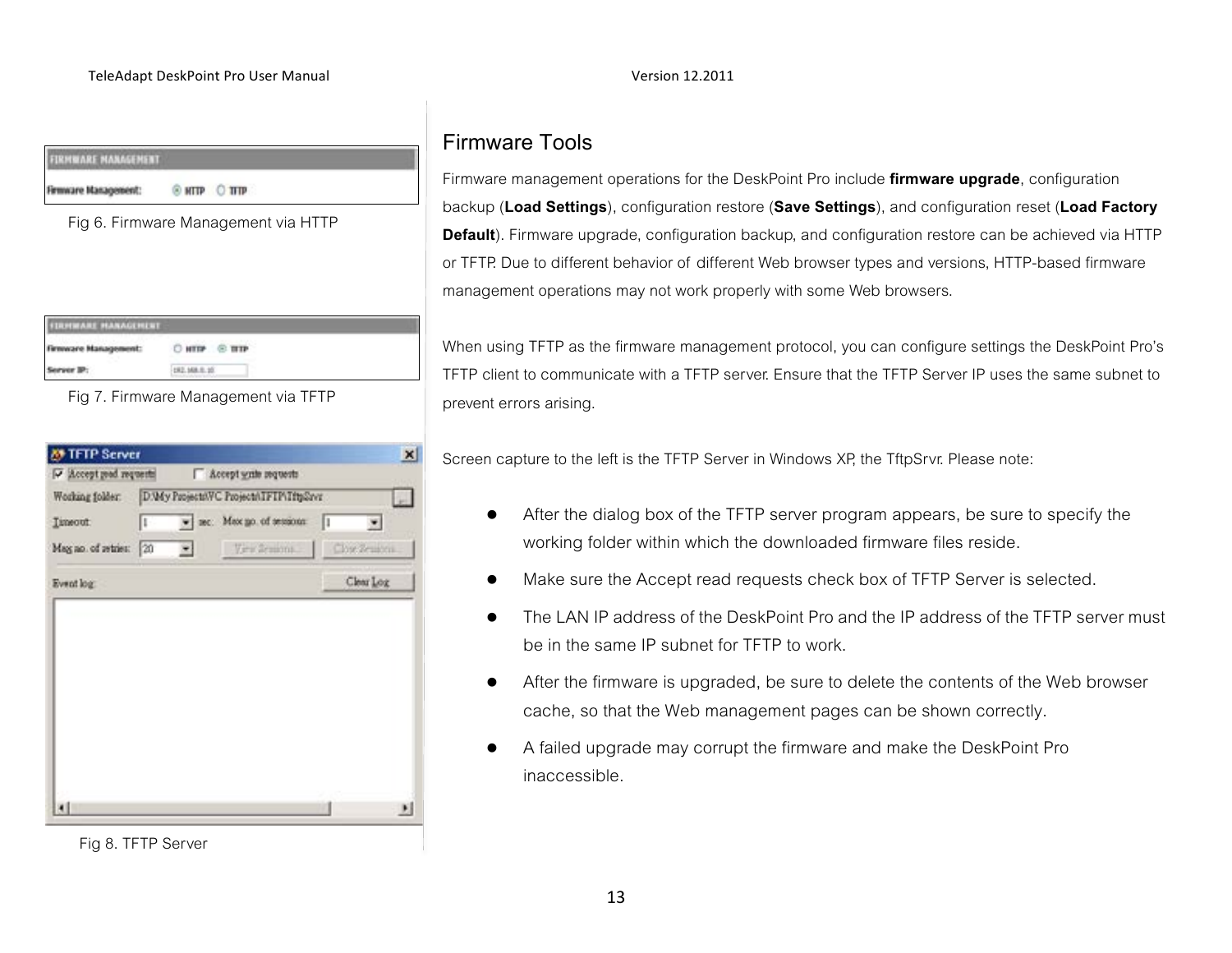#### TeleAdapt DeskPoint Pro User Manual Version 12.2011

| <b>FIRMWARE UPGRADE</b> |                |
|-------------------------|----------------|
| File Name:              | upgradefie.bin |
|                         |                |

Fig 9. Firmware upgrade by HTTP

| <b>FIRMWARE UPGRADE</b> |  |
|-------------------------|--|
| Select File:            |  |
|                         |  |

Fig 10. Firmware upgrade by TFTP

| <b>LOAD SETTINGS</b>     |  |
|--------------------------|--|
| Load Settings from File: |  |
|                          |  |

Fig 11. Lad Settings via HTTP

### *Upgrading Firmware by HTTP or TFTP*

#### **To upgrade firmware of the DeskPoint Pro via HTTP**:

- 1. Click **Browse** and then select a correct firmware .bin file. The firmware file path will be shown in the Firmware file name text box.
- 2. Click **Upgrade** to begin the upgrade process.

#### **To upgrade firmware of the DeskPoint Pro via TFTP**:

- 1. Setting TFTP **Server IP** and then type a correct firmware **.bin** file.
- 2. The firmware file will be shown in the Firmware file name text box.
- 3. Click **Upgrade** to begin the upgrade process.

#### *Load Settings by HTTP or TFTP*

#### **To Load setting of the device via HTTP:**

- 1. Click **Browse** and then select a correct firmware **.dat** file. You have to make sure the file name is the Device's MAC address. The configuration file path will be shown in the Firmware file name text box.
- 2. Click **Upload** to upload the configuration file to the device.

#### **To Load setting of the device via TFTP:**

- 1. Setting TFTP **Server IP** and then type a correct configure file. The default upload file name is MACName.dat.
- 2. The firmware .dat file will be shown in the Firmware file name text box.
- 3. Click **Upload** to upload the configuration file to the device.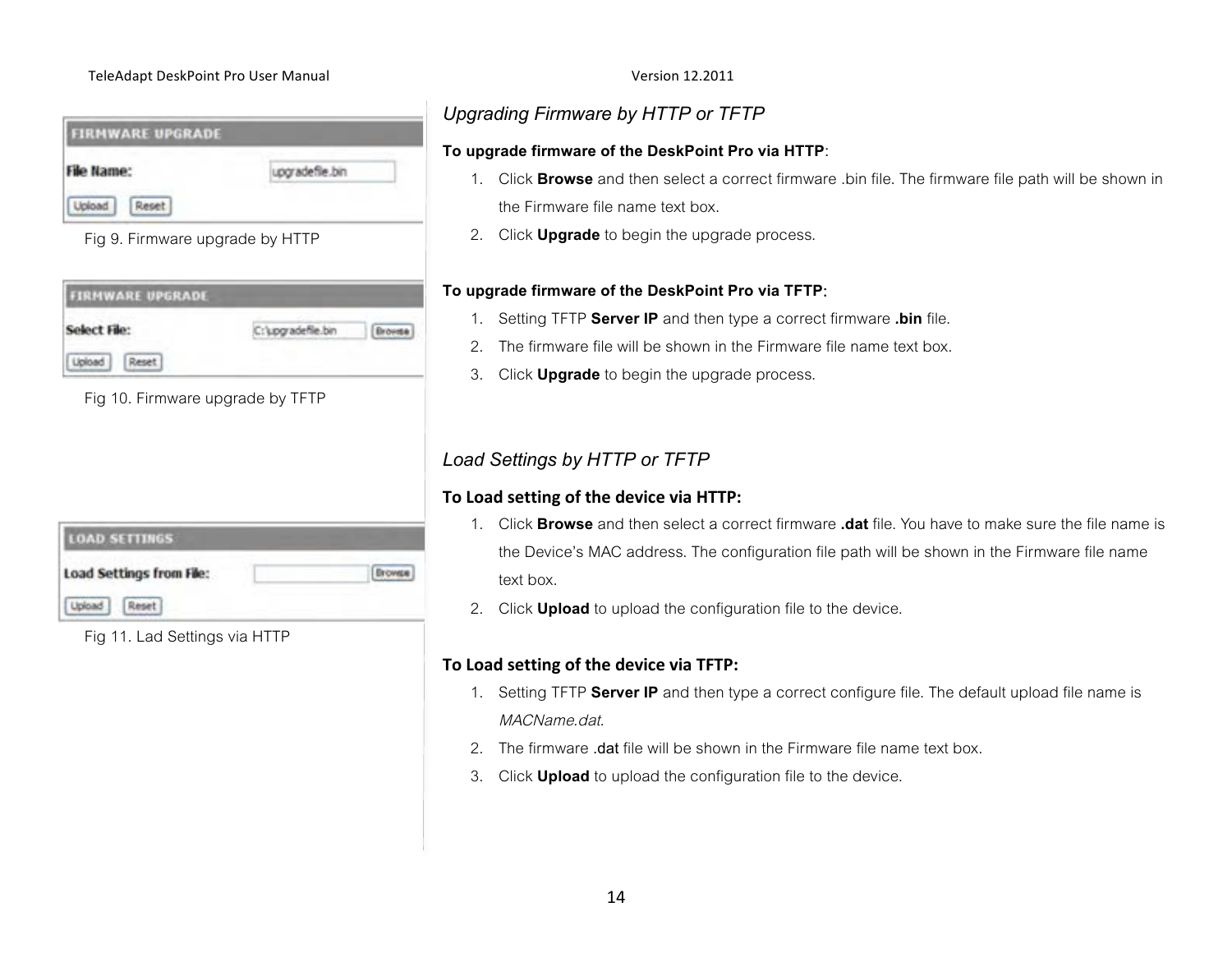#### TeleAdapt DeskPoint Pro User Manual Version 12.2011

| <b>LOAD SETTINGS</b> |  |
|----------------------|--|
| File Name:           |  |
|                      |  |

Fig 12. Load Settings via TFTP

Fig 13. Save the configuration file

Note 1: The procedure may be a little different with different web browsers.

Note 2: Make sure to open "Accept acces requests" in the tftp server.

### **LOAD DEFAULT**

#### **Reset Settings to Default:**

Fig 14. Resetting configuration to Factory **Defaults** 

|  | <b>SYSTEM REBOOT</b> |
|--|----------------------|
|  |                      |

**System Reboot:** 

Fig 15. Restart the system

### *Save Settings by HTTP or TFTP*

#### To back up configuration of the device via HTTP or TFTP:

- 1. You'll be prompted to open or save the configuration file. Click **Save**.
- 2. The configuration file is named by the DeskPoint Pro's MAC address. For example, if the DeskPoint Pro's MAC address is 00-01-02-aa-bb-cc, the configuration backup file should be "000102aabbcc.dat". Don't change the configuration file name in the **Save As** dialog box. Select a folder in which the configuration file is to be stored. And then, click Save.

#### *Resetting Configuration to Factory Defaults*

Click the **Reset** button resets the device configuration to factory defaults.

**WARNING:** Check before clicking the **Reset** button before overriding all current configuration setting.

Click the **Reboot** button to restart the device and waiting 40 to 60 seconds. New message will prompt:

### **Change setting successfully! Do not turn off or reboot the device during this time. Please wait 35 seconds…**

### System Settings

Reset

Reboot

You can change the User Name and Password of Administrator (Manager) in the function.

#### *Web Management – secure and idle timeout*

On this page, you could change the Web Management in HTTP, HTTPS or HTTP & HTTPs both. The administrator can view and modify the configuration of the DeskPoint Pro. The new password must be typed twice for confirmation. If you want use SSL to protect and manage the device, you can select HTTPS for Secure management, https default port number is 443 and http is 80.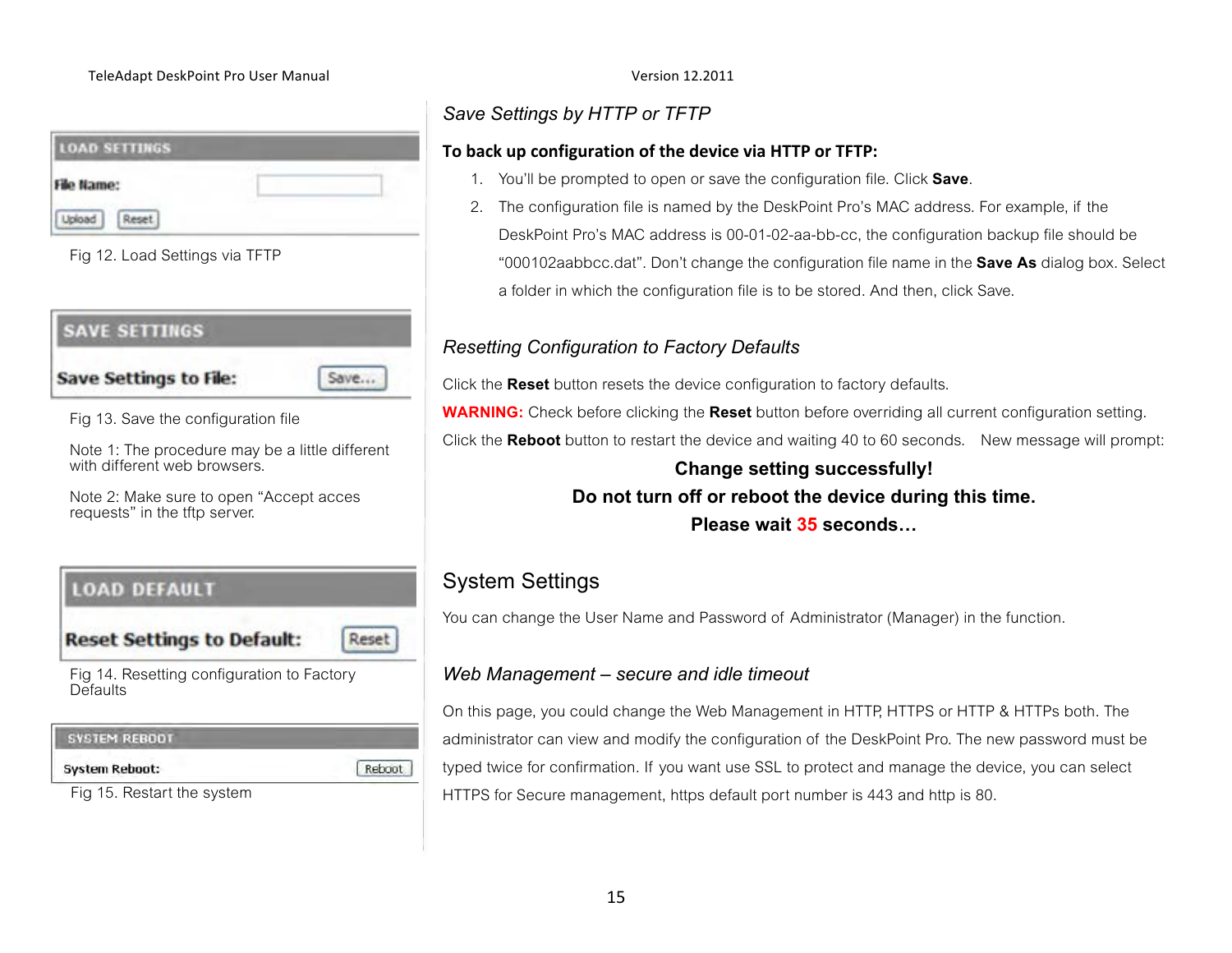

Fig 20. URL box on IE Browser, use https:// for SSL protection.

The setting specifies how long the idle time during which the WEB administrator connection is maintained during inactivity. The default value is 10 minutes.

**Notes**: HTTPS (Hyper text Transfer Protocol over Secure Socket Layer) is a URI scheme used to indicate a secure communication such as payment transactions and corporate information systems. HTTPS is not a separate protocol, but refers to the combination of a normal HTTP interaction over an encrypted Secure Sockets Layer (SSL) or Transport Layer Security (TLS) connection. This ensures reasonable protection from eavesdroppers but is weak with man-in-the-middle attacks.

### System Tools

#### *Ping*



Fig 21. Ping Tool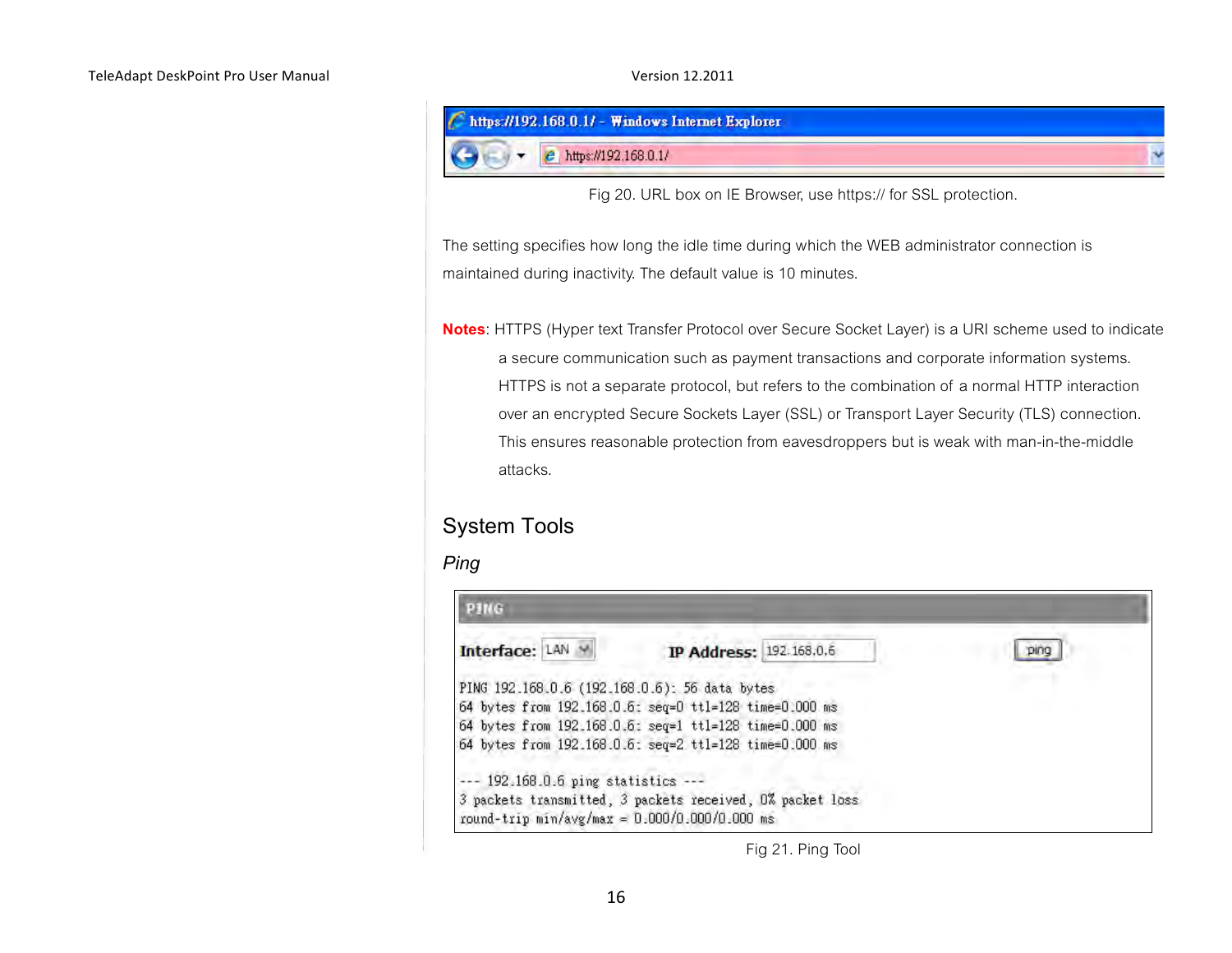#### TeleAdapt DeskPoint Pro User Manual Version 12.2011

| PASSWORD SETTING           |  |
|----------------------------|--|
| <b>User Name:</b>          |  |
| New Password:              |  |
| <b>Confirmed Password:</b> |  |

Fig 16. Manager name and password settings

| <b>WEB MANAGEMENT</b>                |     |                                   |
|--------------------------------------|-----|-----------------------------------|
| HTTP & HTTPs -<br>Secure management: |     |                                   |
| <b>HTTP Port</b>                     | leo | (default:80)                      |
| <b>HTTPS Port:</b>                   | 443 | (default:443)                     |
| Web Admin Idle Timeout:              | lıa | (0~10080 mins, 0;no idle timeout) |

Fig 17. Web Management settings

The function will help you to respond to ping requests from a device on Ethernet or Wide Area Network that are sent to LAN IP.

#### *Arping*

| Interface: LAN<br>w | <b>IP Address:</b> |  |  |  |
|---------------------|--------------------|--|--|--|

Fig 22. Arping Tool

Arping is a function which is similar in function to ping requests from a device on Ethernet that are sent to LAN IP, but it operates using Address Resolution Protocol (ARP) instead of Internet Control Message Protocol.

#### *Traceroute*

|                 | <b>TRACEROUTE</b> |                                                                                |            |
|-----------------|-------------------|--------------------------------------------------------------------------------|------------|
|                 | Interface: LAN Y  | Trace Number: 20<br>(max:50)                                                   |            |
|                 | IP:               | O Url: google.com                                                              | traceroute |
|                 |                   | traceroute to google.com (64.233.183.105), 20 hops max, 38 byte packets        |            |
|                 |                   | 192.168.168.1 10.000 ms 0.000 ms 0.000 ms                                      |            |
| 2               | 59 120 41 254     | 40,000 ms 30,000 ms 40,000 ms                                                  |            |
| 3               |                   | 168.95.84.218 30.000 ms 30.000 ms 40.000 ms                                    |            |
| 4               |                   | 220.128.5.54 30.000 ms 211.22.36.50 30.000 ms 220.128.5.54 40.000 ms           |            |
| 5               |                   | 220.128.1.110 40.000 ms 220.128.2.170 40.000 ms 220.128.3.22 30.000 ms         |            |
| 6               |                   | 220.128.4.181 40.000 ms 220.128.1.121 40.000 ms 30.000 ms                      |            |
| 7               |                   | 30,000 ms<br>220.128.3.249  40.000 ms  220.128.4.249  30.000 ms  220.128.3.249 |            |
| 8               |                   | 203.75.135.38 40.000 ms 30.000 ms 40.000 ms                                    |            |
| 9               | 209.85.243.26     | 30,000 ms 40,000 ms 40,000 ms                                                  |            |
| 10 <sup>°</sup> | 209.85.250.103    | 30,000 ms 40,000 ms 209.85.243.23<br>30,000 ms                                 |            |
| 11              | 72.14.238.226     | 50,000 ms 40,000 ms 30,000 ms                                                  |            |
| 12              |                   | 64.233.183.105 40.000 ms 40.000 ms 40.000 ms                                   |            |

Fig 23. Traceroute Tool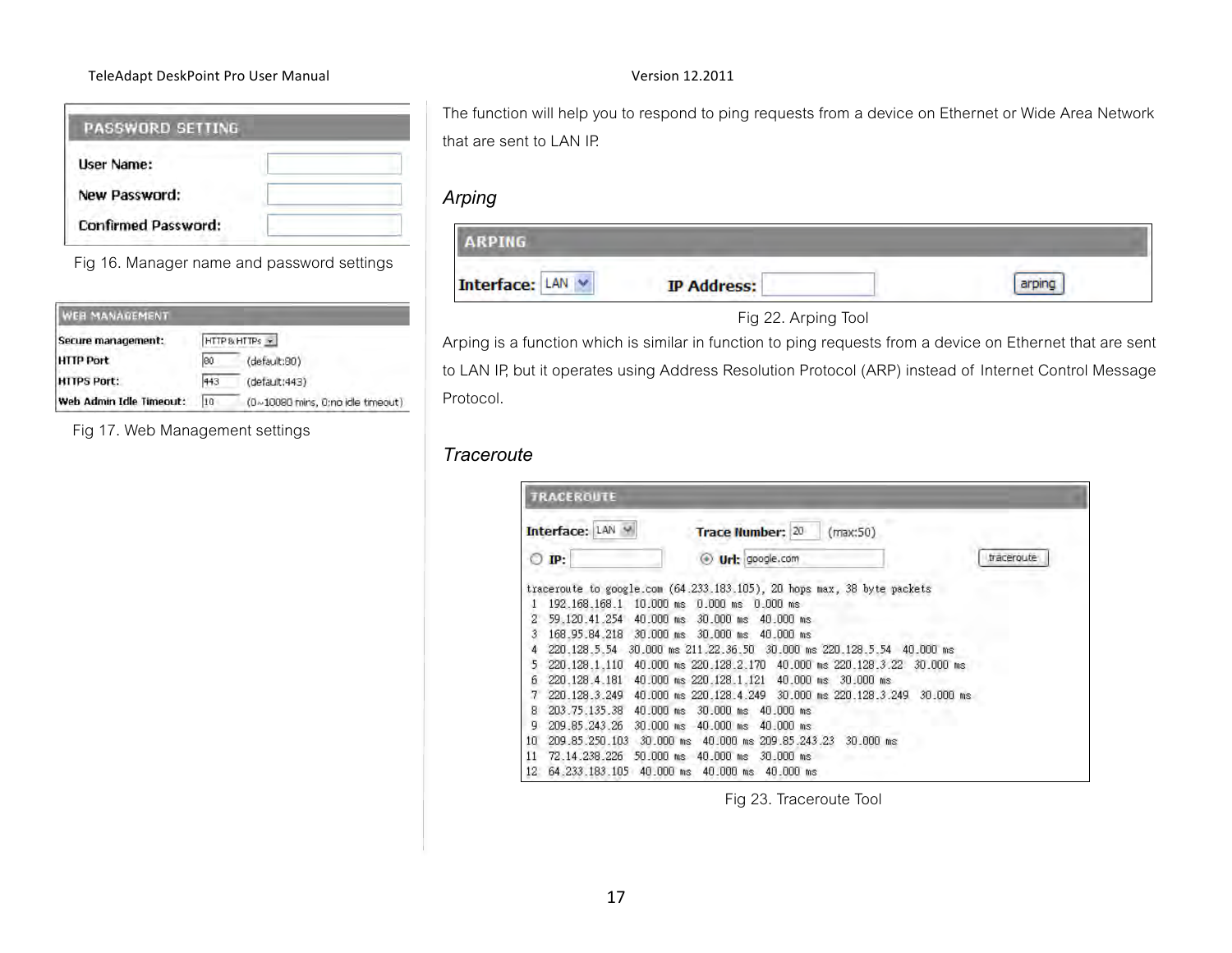The Internet is a large and complex aggregation of network hardware, connected together by gateways. Traceroute utilizes the IP protocol time to live field and attempts to elicit an ICMP TIME\_EXCEEDED response from each gateway along the path to some host. This tool is intended for use in network testing, measurement and management. **IP** or **URL** is available. To use URL set IP interface to DHCP. The results show the hop addresses numerically rather than symbolically and numerically.

### Time Zone Settings

DeskPoint Pro can maintain the system time by synchronizing with a public time server over the Internet. To schedule a periodic reboot, you can enter the day, hour and min for the system.

#### *NTP Settings*

In this section, you can set time manually and enable/disable Daylight Saving Time and synchronization of time upgrading.

| <b>NTP SETTINGS</b>                                                                                                                                    |                                                                                 |  |  |
|--------------------------------------------------------------------------------------------------------------------------------------------------------|---------------------------------------------------------------------------------|--|--|
| <b>Current Time:</b>                                                                                                                                   | Day 25<br>Yr 2010<br>Mon 2<br>Copy Computer Time<br>Min 29<br>$Hr$ 11<br>Sec  0 |  |  |
| Time Zone Select:                                                                                                                                      | (GMT+08:00)Taipei                                                               |  |  |
| Enable NTP client update<br><b>Automatically Adjust Daylight Saving</b><br>192.5.41.41 - North America<br>€<br>NTP server:<br>С<br>(Manual IP Setting) |                                                                                 |  |  |

Fig 24. Daylight Saving Time setting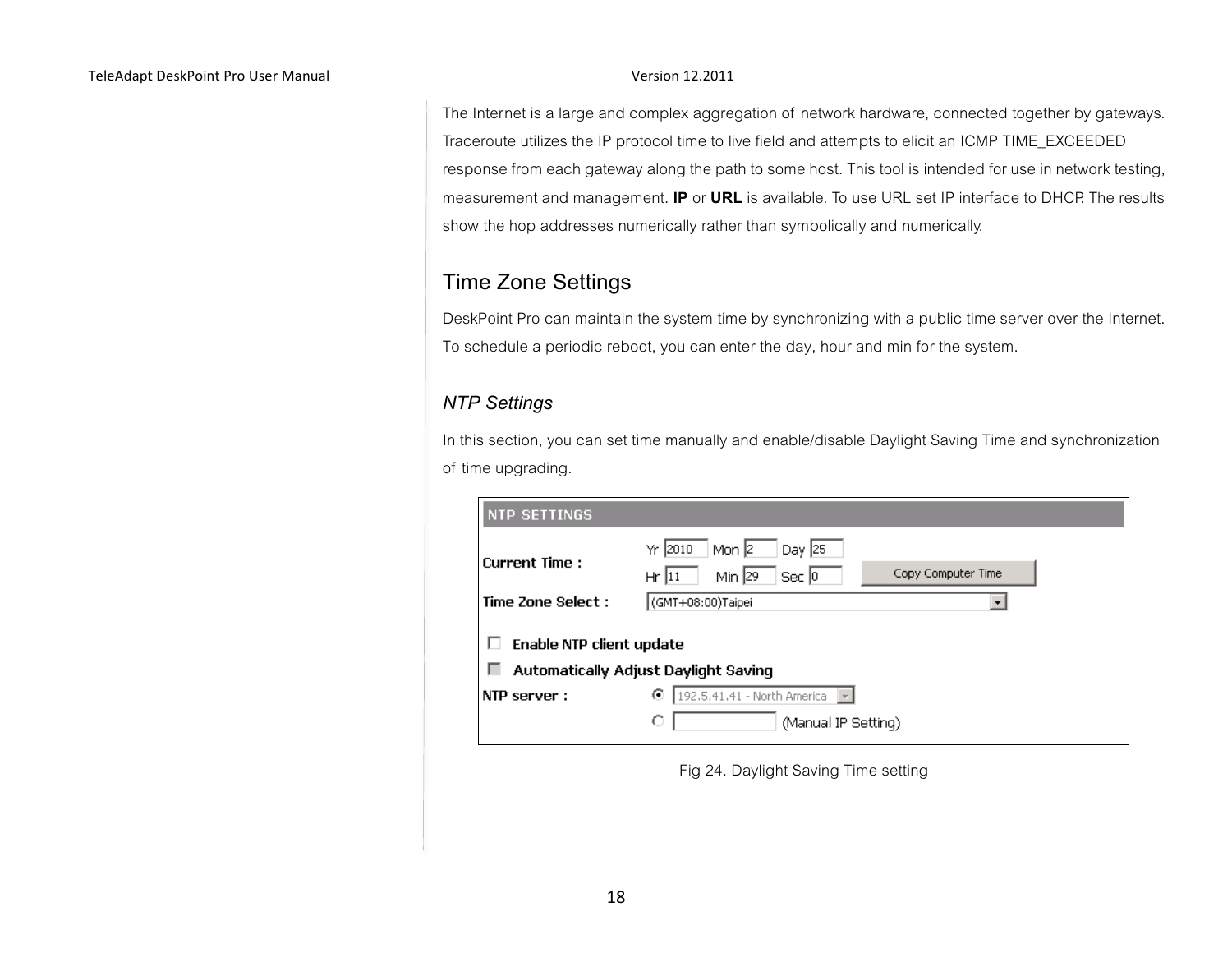#### TeleAdapt DeskPoint Pro User Manual Version 12.2011

| <b>PERIODIC REBOOT</b> |                        |  |
|------------------------|------------------------|--|
|                        | Enable Periodic Reboot |  |
| After                  | day, at 03 : 30        |  |

Fig. 25 Periodic Reboot setting

#### *Periodic Reboot*

In this section, you can set a time to order the device to reboot itself automatically.

### SNMP

#### *SNMP V1 &V2*

| <b>SNMP V1 &amp; V2</b>      |  |
|------------------------------|--|
| $\vee$ SNMP v1 & v2          |  |
| <b>Read-only community:</b>  |  |
| <b>Read-write community:</b> |  |

Fig 26. SNMP settings

The DeskPoint Pro can be managed by SNMP (Simple Network Management Protocol) and the SNMP management functionality can be disabled. You can specify the name (used as a password) of the read-only and read-write community.

#### *SNMP V3 Settings*

| <b>SNMP V3 SETTINGS</b>         |                |
|---------------------------------|----------------|
| $\vee$ SNMP $\vee$ 3            |                |
| <b>Authenitcation Level:</b>    | Auth with Priv |
| <b>Authenitcation Protocol:</b> | @ MD5 C SHA    |
| <b>Privacy Protocol:</b>        | @ DES O AES    |
| <b>User Name:</b>               | testusername   |
| Password:                       |                |

Fig 27. SNMP settings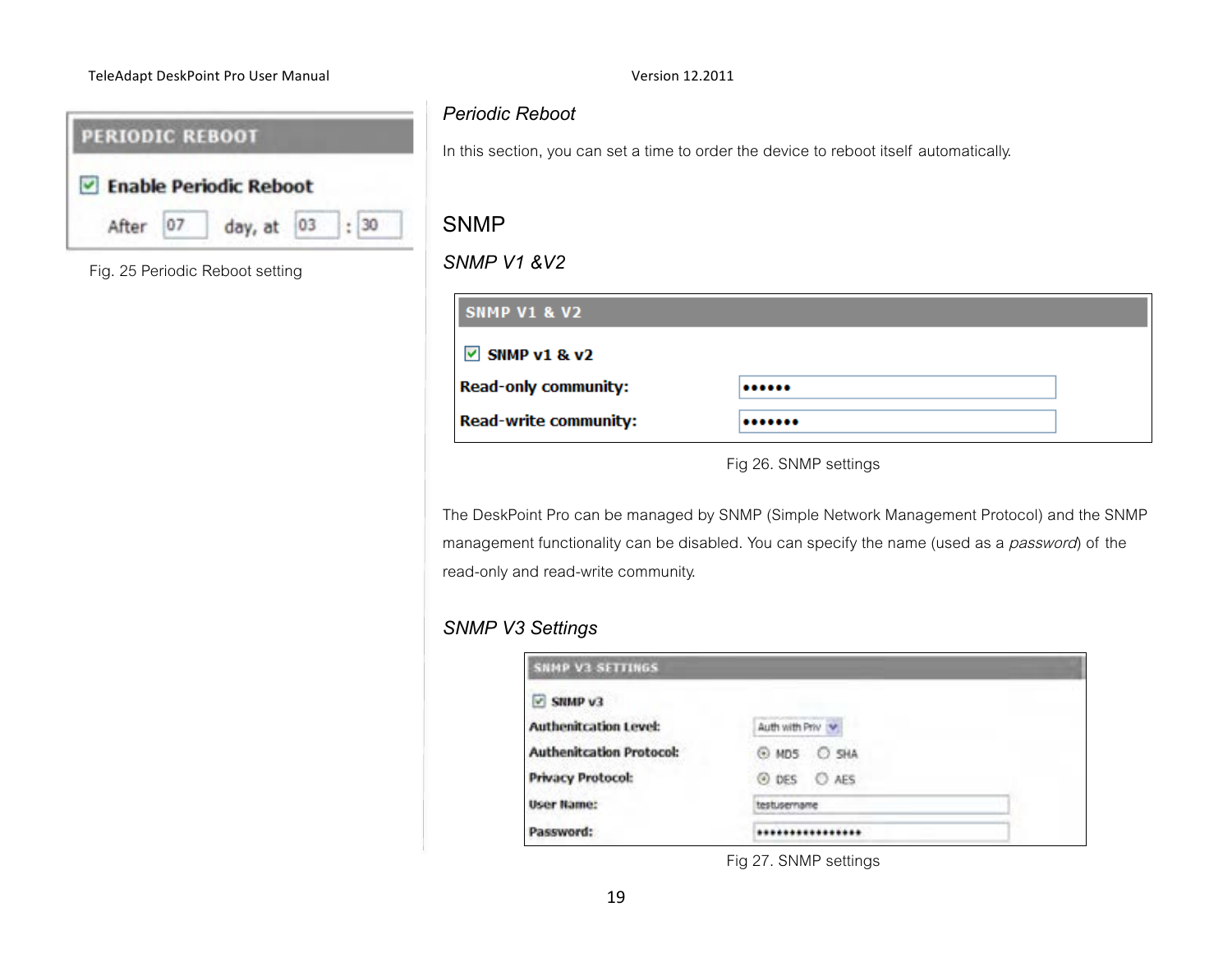SNMPv3 primarily added security and remote configuration enhancements to SNMP. There are three modes in the Authentication Level. **No Auth**, **Auth** and **Auth with priv.** Only input the User Name in No Auth mode. Select the Authentication Protocol and apply the user name /password in the Auth Mode. Select the authentication protocol and privacy protocol if choose the Auth with Priv mode.

|                | Authentication Level   Authentication Protocol   Privacy Protocol   User Name   Password |  |  |
|----------------|------------------------------------------------------------------------------------------|--|--|
| No Auth        |                                                                                          |  |  |
| Auth           |                                                                                          |  |  |
| Auth with Priv |                                                                                          |  |  |

### SNMP TRAP TABLE FOR V1 & V2

|   | SNMP TRAP TABLE FOR V1 & V2 |                  |  |  |  |
|---|-----------------------------|------------------|--|--|--|
|   | <b>IP Address</b>           | <b>Community</b> |  |  |  |
| ▿ | 192.168.0.6                 | ******           |  |  |  |
|   | 0.0.0.0                     |                  |  |  |  |
|   | 0.0.0.0                     |                  |  |  |  |
|   | 0.0.0.0                     |                  |  |  |  |
|   | 0.0.0.0                     |                  |  |  |  |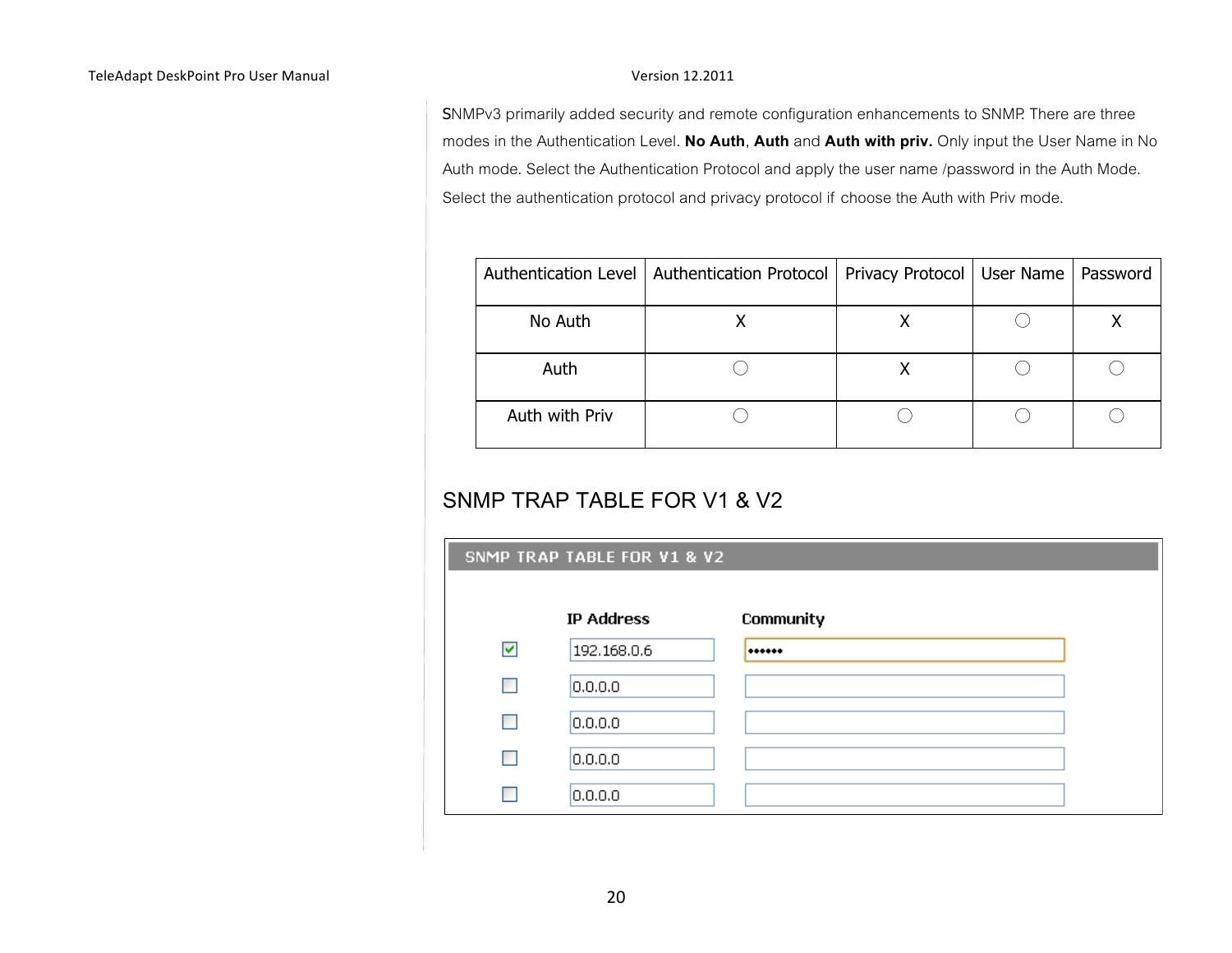Up to 5 SNMP (Simple Network Management Protocol) traps can be set in the SNMP Trap Table if SNMP V1/V2 is enabled.

#### **To specify a trap target**:

- 1. Type the IP address of the target host.
- 2. Type the Community for the host.
- 3. Select the corresponding check box next to the IP address text box.

### Configuring TCP/IP Related Settings

#### *LAN*

|                 | This page is used to configure the parameters for local area network which connects to the LAN port of<br>your Access Point. Here you may change the setting for IP addresss, subnet mask, DHCP, etc |
|-----------------|------------------------------------------------------------------------------------------------------------------------------------------------------------------------------------------------------|
| Client          |                                                                                                                                                                                                      |
| 192.168.0.1     |                                                                                                                                                                                                      |
| 255.255.255.0   |                                                                                                                                                                                                      |
| 0.0.0.0.        |                                                                                                                                                                                                      |
|                 |                                                                                                                                                                                                      |
|                 |                                                                                                                                                                                                      |
| <b>Disabled</b> |                                                                                                                                                                                                      |
|                 |                                                                                                                                                                                                      |

#### Fig 29. LAN settings

You can either use DHCP or Static IP for your TCP/IP LAN Settings. When manually set the **IP address**, **Subnet mask**, and **Default gateway** settings, set them appropriately, so that they comply with your LAN environment. Above setting is for static LAN IP, setting the **DHCP Disabled**. If Setting **DHCP Client** mode it mean DeskPoint Pro will automatically obtain an IP address from a DHCP server.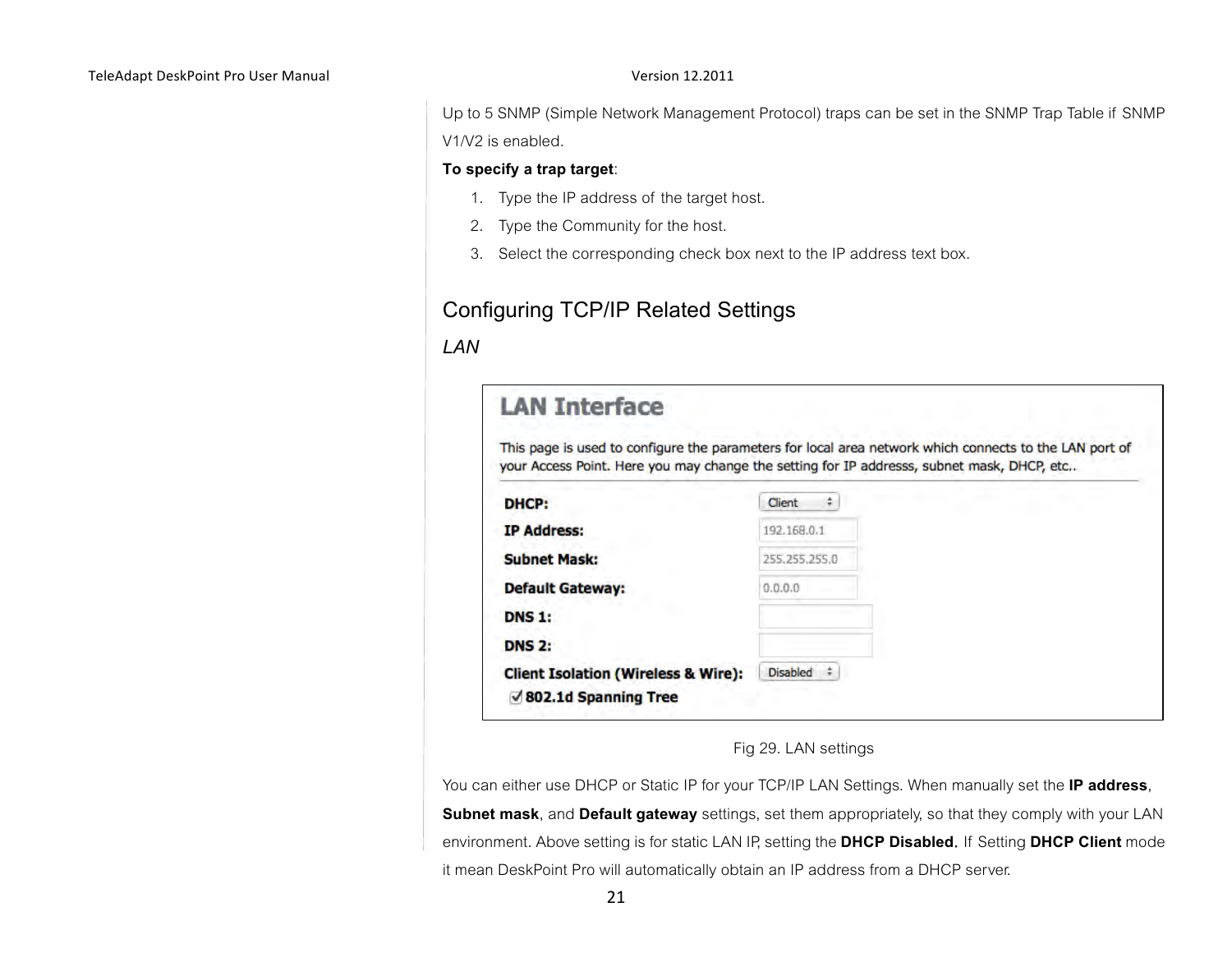**Client Isolation** blocks traffic between wired and wireless clients of the DeskPoint Pro. In a hotel environment it is generally desirable to enable this setting to ensure guest privacy. Note however that the DeskPoint Pro will not block traffic between wired and wireless clients connected to different DeskPoint Pro's, this function must be performed by the network infrastructure.

**Note: Spanning Tree Protocol** is an OSI layer-2 protocol that ensures a loop-free topology for any bridged LAN. Spanning tree allows a network design to include spare (redundant) links to provide automatic backup paths if an active link fails, without the danger of bridge loops, or the need for manual enabling/disabling of these backup links. Bridge loops must be avoided because they result in flooding the network.

#### *VLAN Tag*

|    | <b>VLAN Settings</b>                                                                                                                                                                                                                                                                                                                                                                                                                                                                                            |                        |                    |
|----|-----------------------------------------------------------------------------------------------------------------------------------------------------------------------------------------------------------------------------------------------------------------------------------------------------------------------------------------------------------------------------------------------------------------------------------------------------------------------------------------------------------------|------------------------|--------------------|
|    | If Enable VLAN is selected then the Hotel LAN Port (LAN 0) will be designated as an 801.11Q trunk and<br>VLAN operation is enabled.                                                                                                                                                                                                                                                                                                                                                                             |                        |                    |
|    | When VLAN is enabled, all ports other than LAN 0 are untagged and can belong to one VLAN only, their<br>VID being changeable as required on a port by port basis. Any packets received on LAN 0 must have a<br>VLAN header and will only be passed to the destination port if the VID matches. Any packets originating<br>on ports other than LAN 0 will have a VLAN header added with the VID set as defined.<br>Ports can also have a priority (PCP) set where 0 is the lowest priority and 7 is the highest. |                        |                    |
|    | Enable VLAN                                                                                                                                                                                                                                                                                                                                                                                                                                                                                                     |                        |                    |
|    |                                                                                                                                                                                                                                                                                                                                                                                                                                                                                                                 |                        |                    |
|    | <b>Enable Secure/Destination Port</b>                                                                                                                                                                                                                                                                                                                                                                                                                                                                           | VLAN Tag - VID (2-459) | Priority PCP (S-7) |
| R. | <b>Management</b>                                                                                                                                                                                                                                                                                                                                                                                                                                                                                               | $\pm$                  | 支になる               |
|    | Guest LAN (LAN1)                                                                                                                                                                                                                                                                                                                                                                                                                                                                                                | £                      | 10:10              |
|    | Primary SSID                                                                                                                                                                                                                                                                                                                                                                                                                                                                                                    | 1.                     | 合計                 |
|    | Virtual \$52D 1                                                                                                                                                                                                                                                                                                                                                                                                                                                                                                 | ŧ                      | 市山                 |
|    | Virtual \$520.2                                                                                                                                                                                                                                                                                                                                                                                                                                                                                                 | Ŀ.                     | 0.28               |
|    | Virtual 5550-3                                                                                                                                                                                                                                                                                                                                                                                                                                                                                                  | t                      | ■ 五                |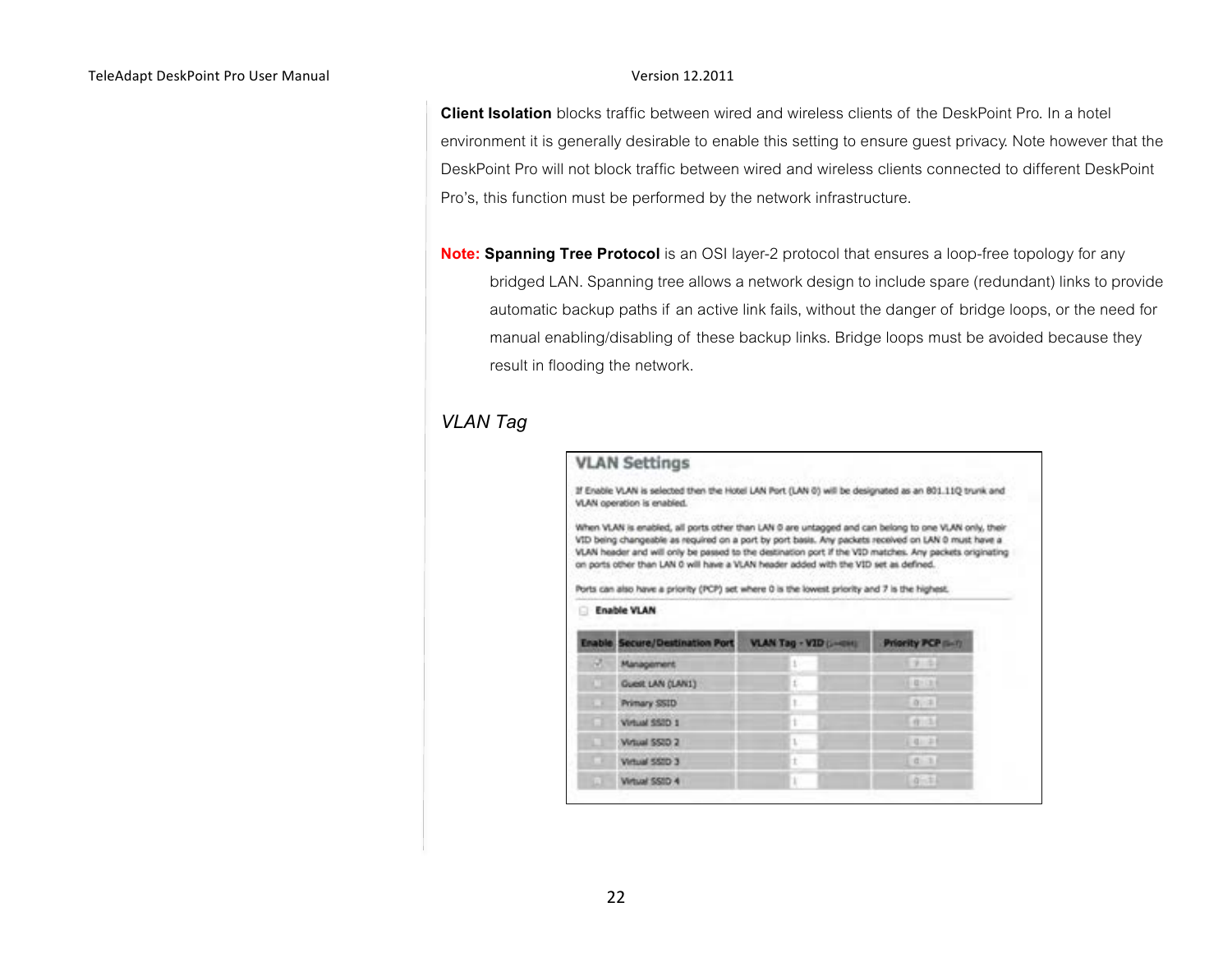When VLAN tagging is enabled then the Hotel LAN port will become an 802.1Q trunk. The Web management (or SNMP), Guest LAN and Primary SSID can all be assigned a VLAN tag to allow the network switch to identify and route tagged connection. If multiple Aps are configured then each additional SSID (AP) can also have it's own assigned VLAN tag. The priority bits of each VLAN can also be assigned to allow the network to prioritise particular VLANs.

# 4. Configuring IEEE 802.11-Related Settings

Basic Settings

*Wireless Basic Settings*

| <b>Disable Wireless LAN Interface</b> |                    |  |
|---------------------------------------|--------------------|--|
| Band:                                 | 2.4 GHz (B+G+N) :  |  |
| <b>Multiple AP:</b>                   | Multiple AP        |  |
| SSID:                                 | DeskPoint2         |  |
| <b>Regulatory Domain:</b>             | ETSI (Europe) 1    |  |
| <b>Channel Number:</b>                | Auto 1             |  |
| Data Rate:                            | - 61<br>Auto.      |  |
| <b>Channel Width:</b>                 | $-20$ MHz<br>40MHz |  |
| <b>Control Sideband:</b>              | Upper<br>Lower     |  |
| Broadcast SSID                        |                    |  |
| <b>WMM</b>                            |                    |  |

Fig 30. Basic IEEE 802.11 communication Setting of WLAN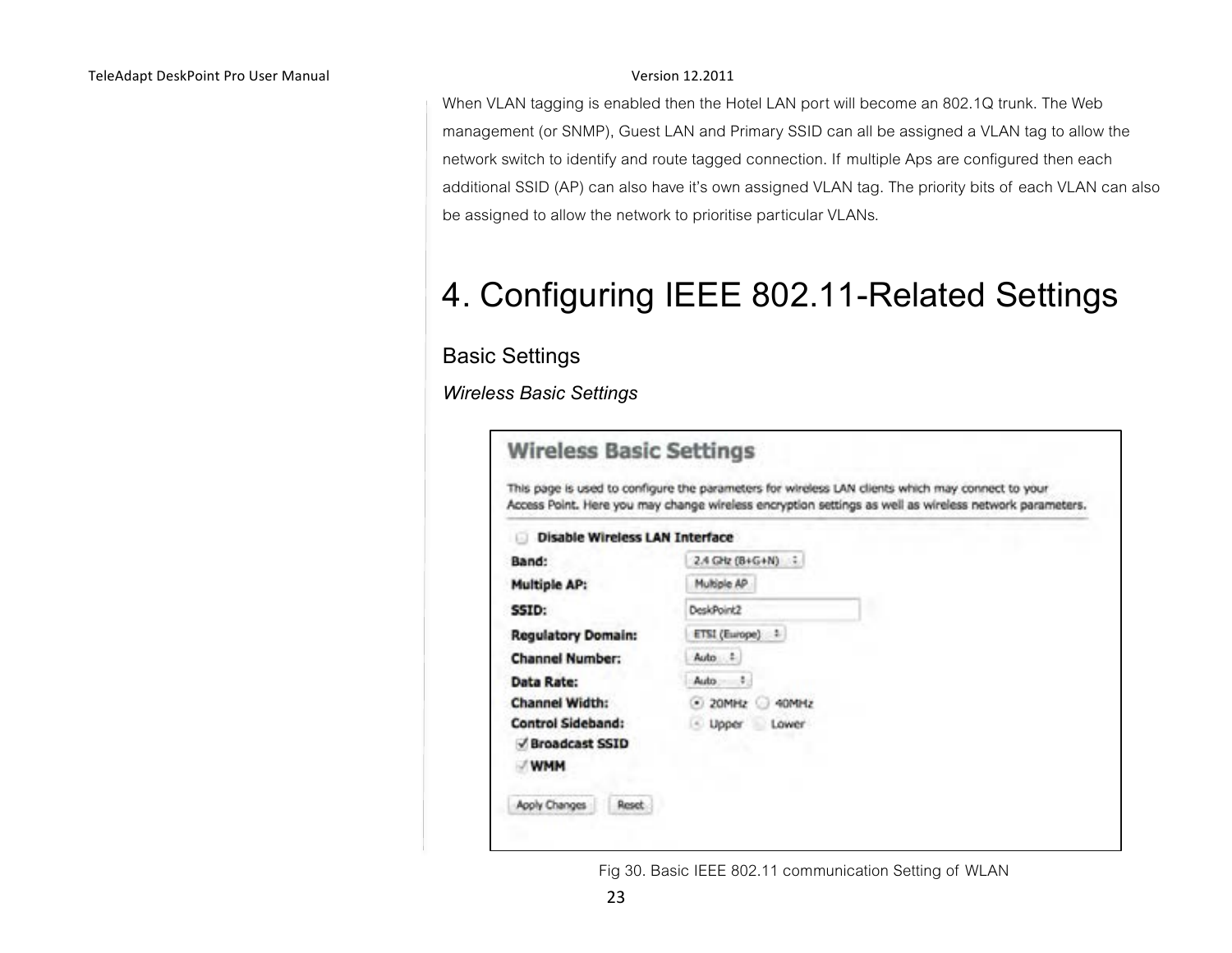The wireless interface can be enabled or disabled. By default it is enabled.

You can choose one **Band** as follows:

- 2.4GHz (B): 802.11b supported rate only.
- 2.4GHz (G): 802.11g supported rate only.
- 2.4GHz (N): 802.11n supported rate only.
- 2.4GHz (B+G): 802.11b supported rate and 802.11g supported rate.
- 2.4GHz (G+N): 802.11g supported rate and 802.11n supported rate.
- 2.4GHz  $(B+G+N)$ : 802.11b, 802.11g and 802.11n supported rate.

The default is 2.4GHz (B+G+N) mode.

The DeskPoint Pro can support 4 additional SSIDs. Select this option to enable and configure the basic wireless settings for each virtual SSID (band, SSID, data rate, broadcast SSID and WMM. You can also view the active client list for each SSID.

Since the DeskPoint Pro is also IEEE 802.11b and IEEE802.11g compatible, you can configure the **Date Rate** setting to meet your backwards compatibility needs. If there is RF interference, you may want to reduce the **Data Rate** for more reliable wireless transmission. In most cases, leave the setting to **Auto**.

The number of available **RF channels** depends on local regulations, The regulatory domain is determined by the firmware that is loaded. The SSID of a wireless client computer and the SSID of the DeskPoint Pro must be identical for them to communicate with each other.

**Broadcast SSID**: Enabled; the DeskPoint Pro will broadcast its SSID to stations. And if disabled: This DeskPoint Pro will not broadcast its SSID to stations. If stations want to connect to this DeskPoint Pro, this it's SSID should be known in advance to make a connection.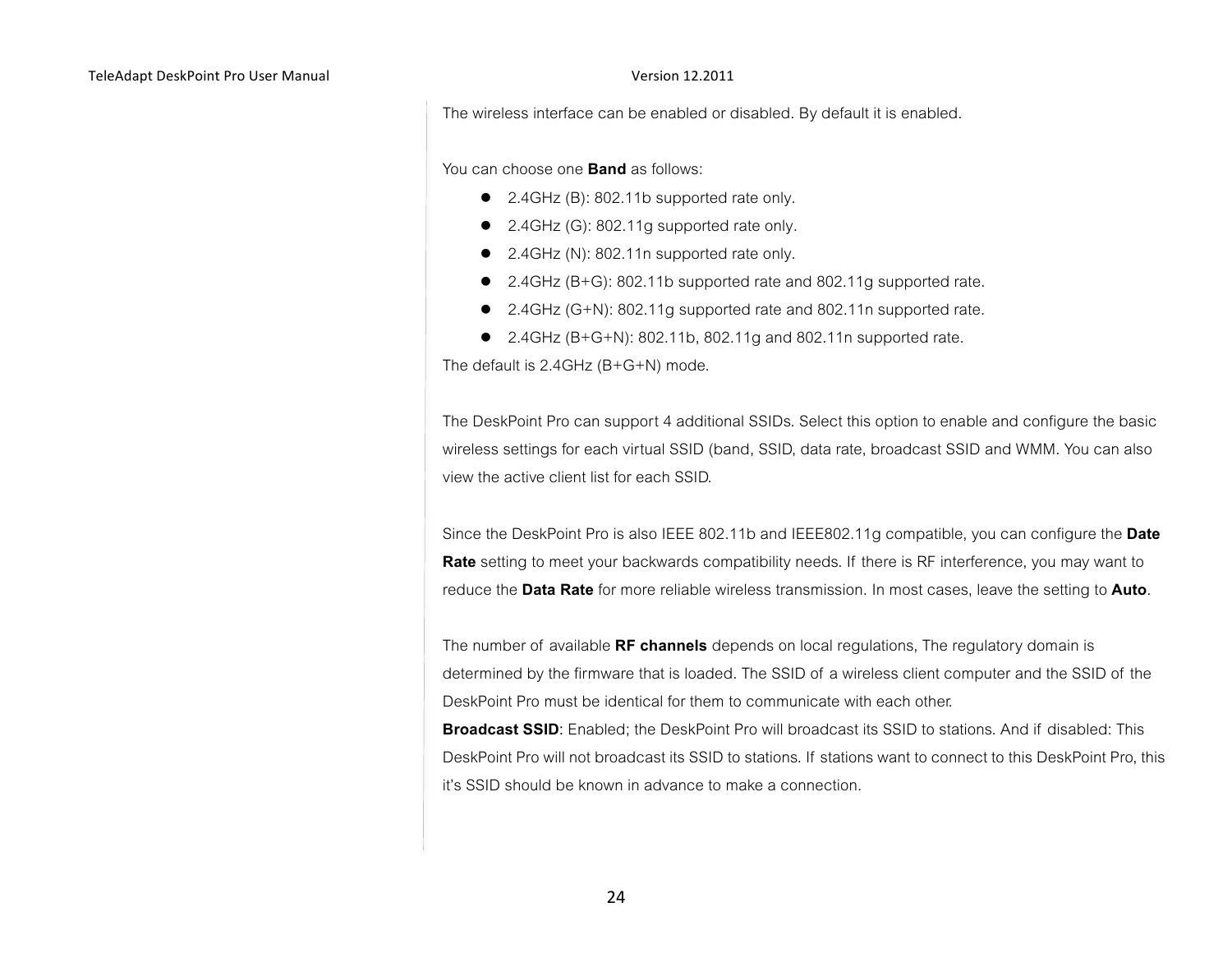| Primary 20 MHz |           | 40 MHz Upper                                                 |               |          | 40 MHz Lower  |               |          |
|----------------|-----------|--------------------------------------------------------------|---------------|----------|---------------|---------------|----------|
|                |           | Channel blocks Sec. Ch. center blocks Sec. Ch. center blocks |               |          |               |               |          |
| 1              | $1-3$     | 5                                                            | з             | $1 - 7$  |               | Not Available |          |
| 2              | $1-4$     | 6                                                            | 4             | $1-8$    | Not Available |               |          |
| 3              | $1 - 5$   | 7                                                            | 5             | $1-9$    | Not Available |               |          |
| 4              | 26        | 8                                                            | 6             | $2-10$   | Not Available |               |          |
| 5              | $3-7$     | 9                                                            | 7             | $3 - 11$ | 1             | 3             | $1 - 7$  |
| 6              | $4 - 8$   | 10                                                           | 8             | $4-12$   | 2             | 4             | $1-8$    |
| 7              | 5.9       | 11                                                           | 9             | $5-13$   | 3             | 5             | $1-9$    |
| 8              | $6-10$    | 12                                                           | 10            | 6-13     | 4             | 6             | $2-10$   |
| 9              | $7 - 11$  | 13                                                           | 11            | $7-13$   | 5             | 7             | $3 - 11$ |
| 10             | 8-12      |                                                              | Not Available |          |               | 8             | $4 - 12$ |
| 11             | $9 - 13$  |                                                              | Not Available |          |               | 9             | $5-13$   |
| 12             | $10 - 13$ |                                                              | Not Available |          | 8             | 10            | $6 - 13$ |
| 13             | $11-13$   |                                                              | Not Available |          | 9             | 11            | $7-13$   |

Fig 31. Basic IEEE 802.11n channel settings with 40MHz width

| Wireless Advanced Settings |      |                                                                                                                                                                                                          |
|----------------------------|------|----------------------------------------------------------------------------------------------------------------------------------------------------------------------------------------------------------|
| DR WOLF ACCOUNT POINT.     |      | These settings are only for more technically advanced users who have a sufficient knowledge about<br>wheless LAN. These settings should not be changed unless you know what effect the changes will have |
| <b>Fragment Threshold:</b> | 2348 | (256-2346)                                                                                                                                                                                               |
| <b>RTS Threshold:</b>      | 2343 | 03-23475                                                                                                                                                                                                 |
| Beacon Interval:           |      | (20-1624 mu)                                                                                                                                                                                             |
| <b>Preamble Type:</b>      |      | K Long Preamble<br>Short Presenting                                                                                                                                                                      |
| <b>RF Output Power:</b>    | 100% |                                                                                                                                                                                                          |
| J TAPP                     |      |                                                                                                                                                                                                          |
| <b>Probaction</b>          |      |                                                                                                                                                                                                          |
| <b>Appregation</b>         |      |                                                                                                                                                                                                          |
| J Short GI                 |      |                                                                                                                                                                                                          |

Fig 31. Advanced Setting of WLAN

**WMM**: The WiFi Multiple Media function is available under 2.4GHz (B), 2.4GHz (G) and 2.4GHz (B+G) band, and is disabled under 2.4GHz (N), 2.4GHz (G+N) and 2.4GHz (B+G+N) band.

#### *11n Setting*

The 2.4GHz ISM band is fairly congested. With 802.11n, there is the option to double the bandwidth per channel to 40MHz which results in slightly more than double the data rate.

The specification calls for requiring one primary 20 MHz channel as well as a secondary adjacent channel spaced  $\pm$ 20 MHz away. The primary channel is used for communications with clients incapable of 40 MHz mode. When in 40 MHz mode the center frequency is actually the mean of the primary and secondary channels. Since the Band is selecting 2.4GHz (N) or using any include N mode, the 20MHz/40MHz **channel width**, the channel number be suggested using form 5~11 and auto; Select 20MHz channel width the channel number will be form 1~11 and auto. And Select **Control Sideband** Upper or Lower from pull-down menu.

#### *Advanced Setting*

These settings are only for more advanced users who have a sufficient knowledge about wireless LAN. These settings should not be changed unless you know what effect the changes will have on your DeskPoint Pro and the network as a whole.

Advanced settings include Fragment Threshold, RTS Threshold, Beacon Interval, Preamble Type, RF Output Power, IAPP (802.11f support), Protection, Aggregation and Short GI.

**Fragment Threshold**: Setting for data packet fragmentation threshold, value can be written between 256 and 2346 bytes.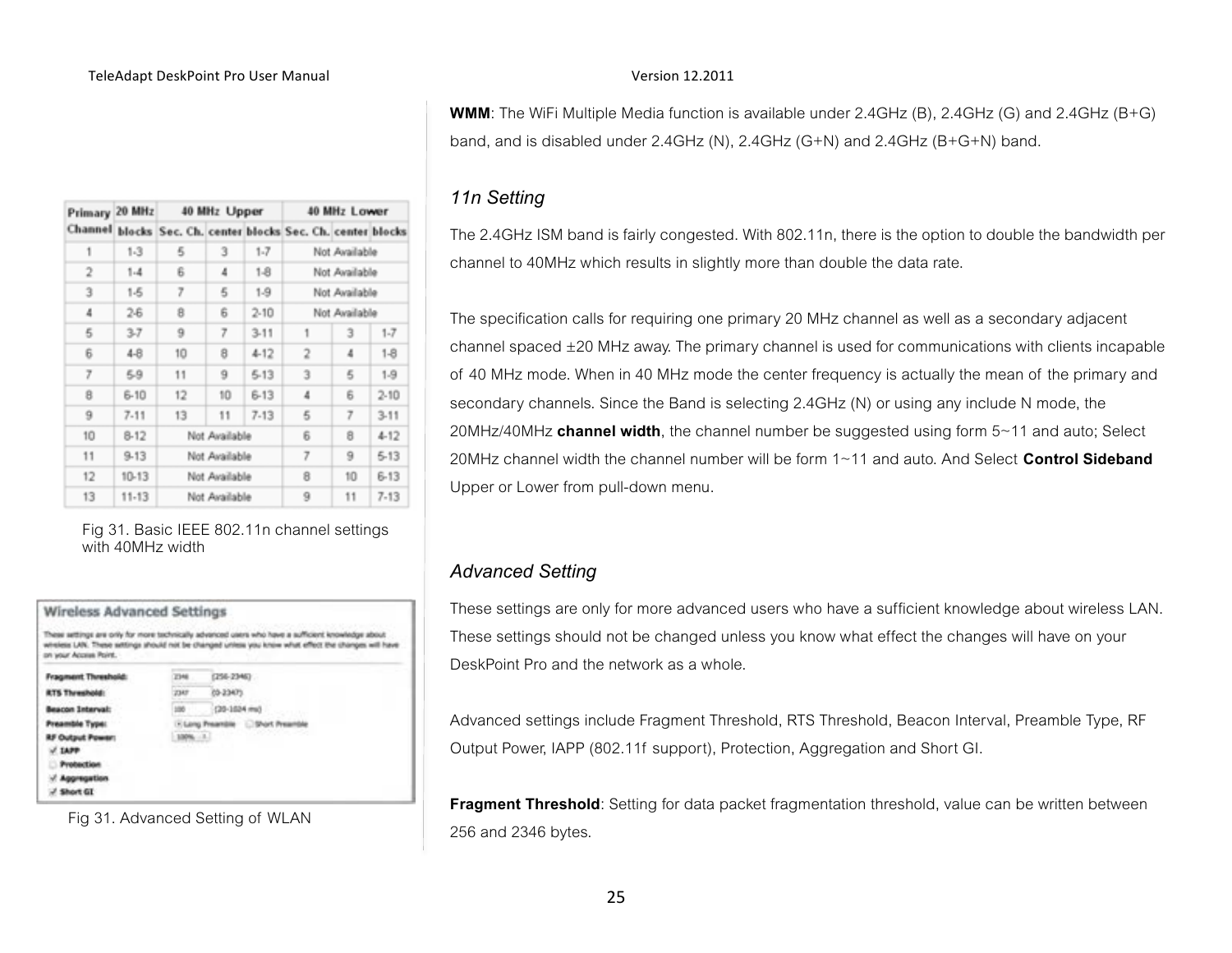**RTS Threshold**: Set the RTS Threshold, value can be written between 0 and 2347 bytes.

**Beacon Interval**: The beacon is a periodic packet the DeskPoint Pro sends out on the air to announce its presence and name (SSID). Beacon Interval represents the amount of time between beacon transmissions. Set the Beacon Interval, value can be written between 20 and 1024 ms.

**Preamble Type:** Click to select the Long Preamble or Short Preamble support on the wireless data packet transmission.

**RF Output Power**: To adjust transmission power level.

**IAPP:** Click to enable or disable the IAPP function.

**Protection:** Protect 802.11n user priority.

**Aggregation**: Click to enable or disable the Aggregation function.

**Short GI:** Click to enable or disable the short Guard Intervals function.

#### *Security*

IEEE 802.11 security settings include **None**, **WEP**, **WPA**, **WPA2** and **WPA2 Mixed**. The default setting is **None** (Open System). In a hotel setting a separate authentication system is generally deployed and the DeskPoint Pro would be configured without any security settings. If there is not a separate authentication system you should consider the use of WEP, WPA, WPA2 or WPA2 Mixed to prevent any unauthorized access. In this instance both the guest PC and the DeskPoint Pro must have the same settings for security.

**Note:** When the security mode is set to Open System, no authentication or data encryption will be performed by the DeskPoint Pro. Also note, that when Multiple AP's have been configured you will need to configure the security settings that apply to the Primary SSID and any enabled virtual SSIDs.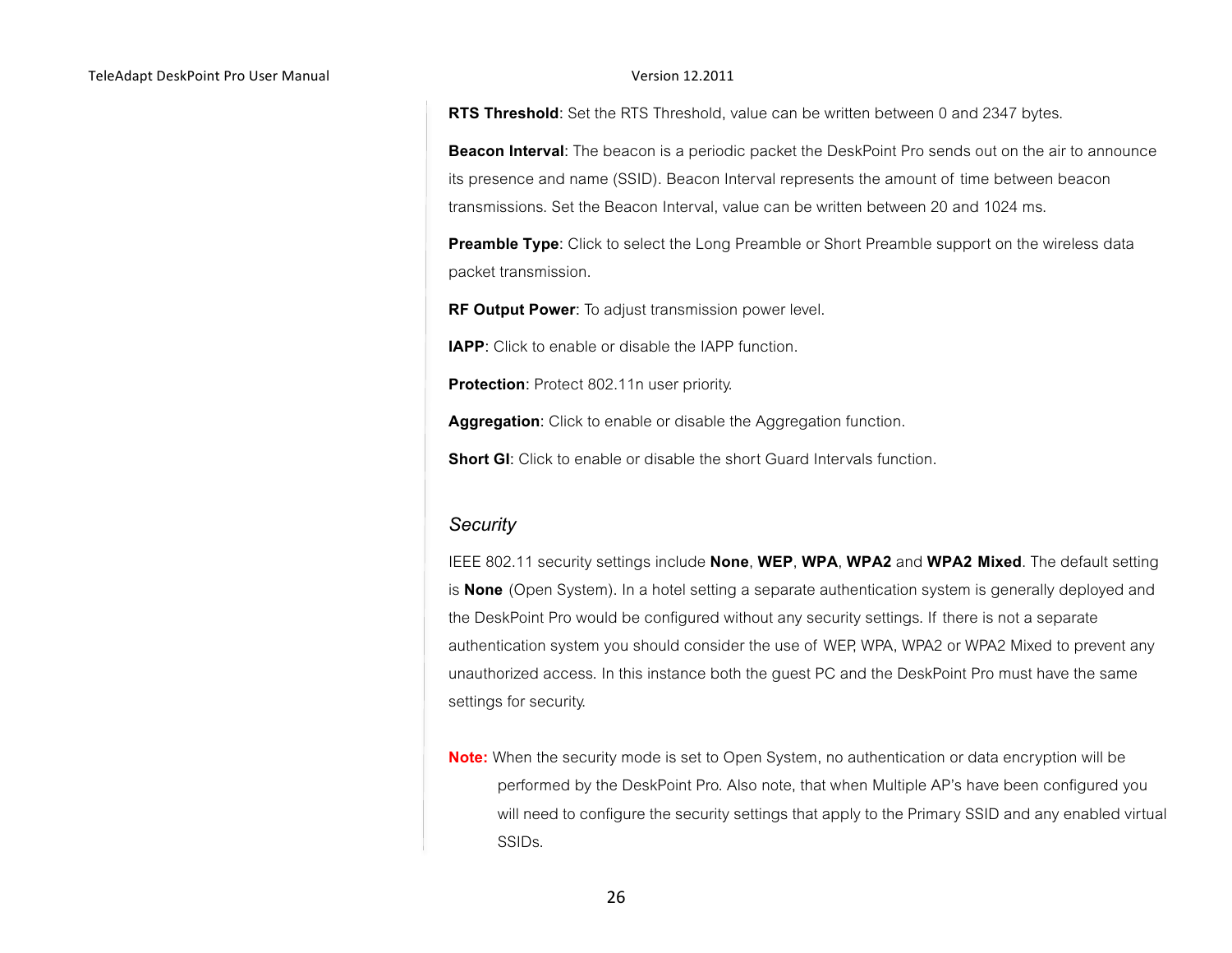**Open System -** No authentication, no data encryption.

**Static WEP -** WEP (Wired Equivalent Privacy) keys must be manually configured.

**WPA-Personal (WPA-PSK) -** Only TKIP (Temporal Key Integrity Protocol) mechanism of WPA (Wi-Fi Protected Access) is enabled. In this mode, you have to specify the **Pre-shared key**, which will be used by the TKIP engine as a *master key* to generate keys that actually encrypt outgoing packets and decrypt incoming packets.

**WPA2-Personal (WPA2-PSK) -** The advanced protocol, certified through Wi-Fi Alliance's WPA2 program, implements the mandatory elements of 802.11i. WPA2 is an improvement on the WPA-PSK standard, and is simply using a shared password for access to your network. Only users with this password can access your network.

**WPA-Enterprise (WPA) -** This is a full WPA mode, in which both the TKIP and IEEE 802.1x dynamic key exchange mechanisms are enabled. The DeskPoint Pro is highly secured in this mode.

**WPA2-Enterprise (WPA2) -** This is a full WPA2 mode, in which both the TKIP and IEEE 802.1x dynamic key exchange mechanisms are enabled. The DeskPoint Pro is highly secured in this mode.

**WPA-Mixed -** This is a full WPA2 mode, in which both the TKIP and IEEE 802.1x dynamic key exchange mechanisms are enabled. The DeskPoint Pro is highly secured in this mode.

#### *WEP*

WEP is not available if 802.11n is set. According to the IEEE 802.11 standard, WEP can be used for authentication and data encryption. Normally, *Shared Key* authentication is used if WEP data encryption is enabled. In rare cases, *Open System* authentication may be used when WEP data encryption is enabled. The **Authentication algorithm** setting is provided for better compatibility with wireless client computers with various WLAN network adapters. There are three options available, including Open System, Shared Key, and Auto.

27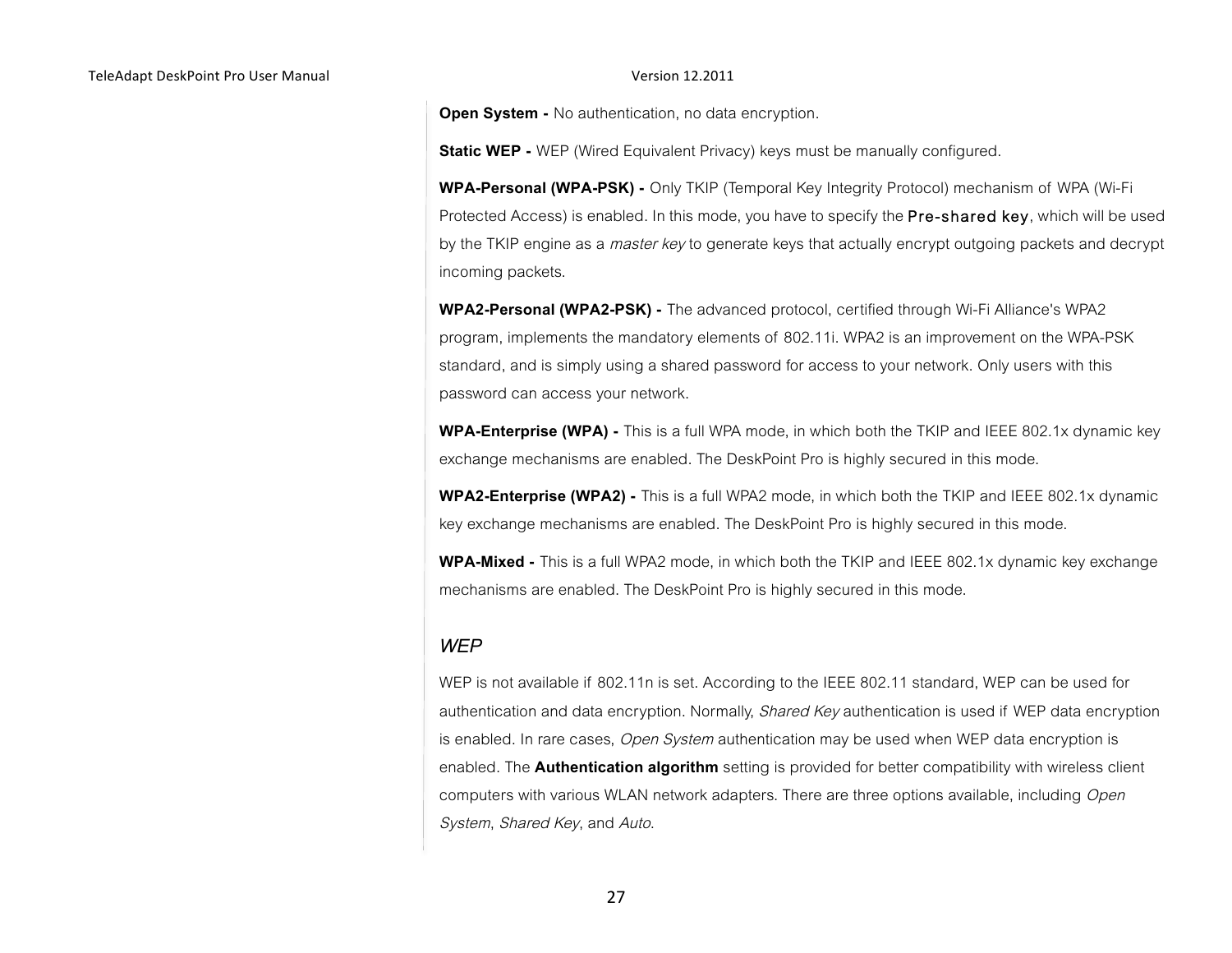#### TeleAdapt DeskPoint Pro User Manual Version 12.2011

| <b>Encryption:</b>     | WEP                  |
|------------------------|----------------------|
| 802.1x Authentication  |                      |
| <b>Authentication:</b> | Auto                 |
| <b>Key Format:</b>     | Hex (26 characters)  |
| Key Length:            | 64-bit 2128-bit<br>◉ |
| <b>Encryption Key:</b> |                      |

Fig 33. WEP settings

*Note*: The number of characters if the Pre-Shares Key setting must be at least 8 and can be up to 63.

When WEP is enabled by a security mode, the **Key length** can be specified to be **64 Bits** or **128 Bits**. The **Selected key** setting specifies the key to be used as a send-key for encrypting traffic from the local device side to the remote device side.

- Key Length: select key length 64-bit or 128-bit.
- Key Format: Select the Hex (10 characters) or ASCII (5 characters).
- $\bullet$  Hexadecimal (WEP 64 bits): 10 Hex characters (0~9, a~f).
- Hexadecimal (WEP 128 bits): 26 Hex characters (0~9, a~f).
- ASCII (WEP 64 bits): 5 ASCII characters (case-sensitive).
- ASCII (WEP 128 bits): 13 ASCII characters (case-sensitive).

Key Setting: Enter the key in the key setting field.

In the above security modes, a back-end RADIUS (Remote Authentication Dial-In User Service) server is needed if IEEE 802.1x functionality is enabled. See Section 4.8.3.5 for more information about IEEE 802.1x and RADIUS.

#### *WPA*

| Encryption:              | WPA                                                          |
|--------------------------|--------------------------------------------------------------|
| Authentication Mode:     | © Enterprise (RADIUS) <sup>⊙</sup> Personal (Pre-Shared Key) |
| <b>WPA Cipher Suite:</b> | <b>V</b> AES<br><b>TKIP</b>                                  |
| Pre-Shared Key Format:   | ⊙ Passphrase OHEX (64 characters)                            |
| Pre-Shared Key:          |                                                              |

Fig 34. WPA settings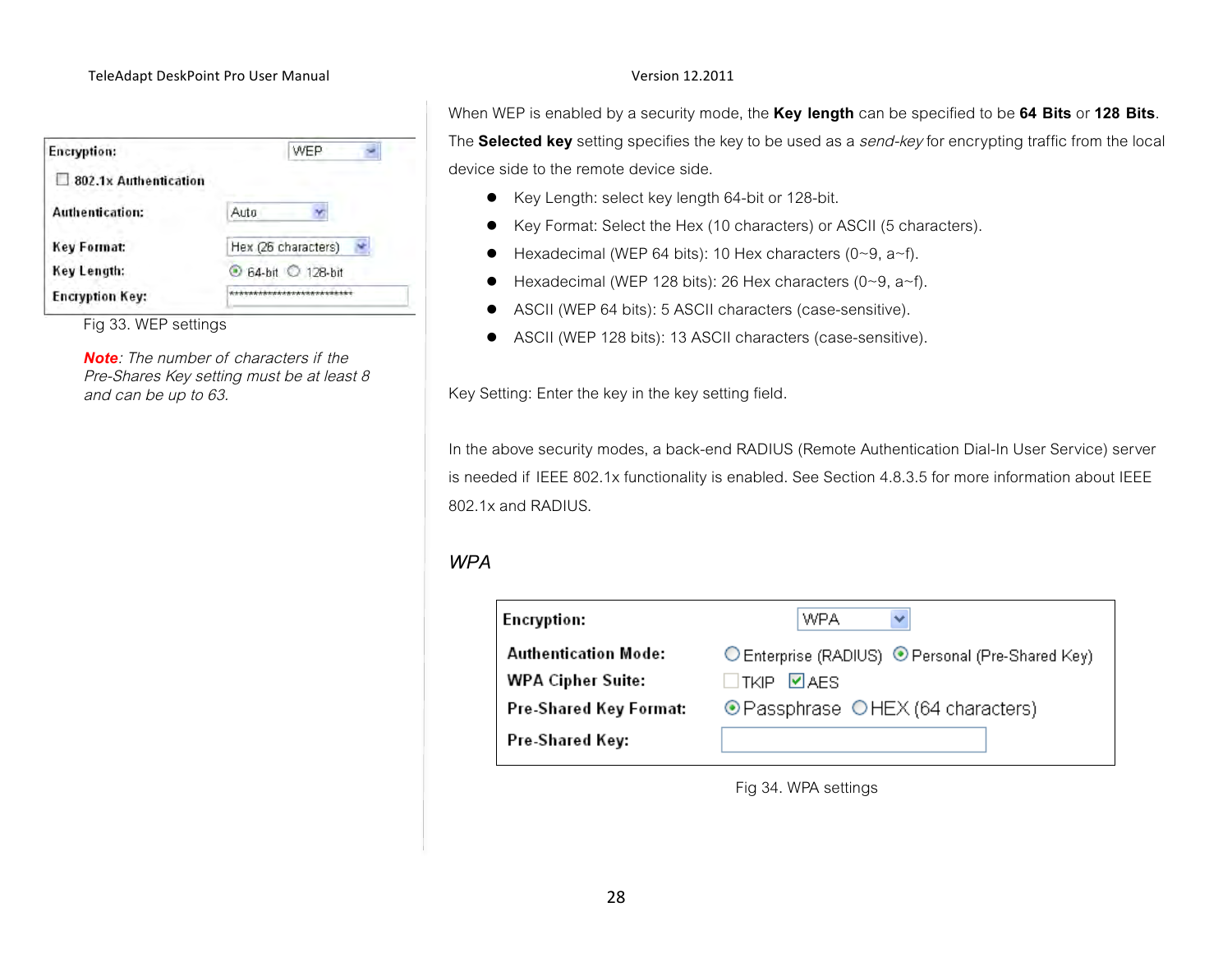**Authentication Mode**: Select Enterprise (RADIUS) or Personal (Pre-Shared Key) mode.

**WPA Cipher Suite**: here supported AES only.

**Pre-Shared Key Format:** There are two formats for choosing to set the pre-shared key, Passphrase and Hex (64 characters). If Hex is selected, users will have to enter a 64 characters string. For easier configuration, the Passphrase (at least 8 characters) format is recommended.

**Pre-Shared Key**: Pre-Shared Key serves as a password. Users may key in 8 to 63 characters string if you selected passphrase. Pre-shared key format to set the passwords or leave it blank, in which the 802.1x Authentication will be activated. Make sure the same password is used on client's end.

#### *WPA2*

| Encryption:               | WPA2<br>₩                                                    |
|---------------------------|--------------------------------------------------------------|
| Authentication Mode:      | © Enterprise (RADIUS) <sup>⊙</sup> Personal (Pre-Shared Keγ) |
| <b>WPA2 Cipher Suite:</b> | <b>V</b> AES<br><b>TKIP</b>                                  |
| Pre-Shared Key Format:    | ⊙Passphrase OHEX (64 characters)                             |
| Pre-Shared Key:           |                                                              |
|                           | Fig 35. WPA2 settings                                        |

**Authentication Mode**: Select Enterprise (RADIUS) or Personal (Pre-Shared Key) mode.

**WPA2 Cipher Suite**: supports AES only.

**Pre-Shared Key Format**: There are two formats for choice to set the Pre shared key, Passphrase and Hex (64 characters). If Hex is selected, users will have to enter a 64 characters string. For easier configuration, the Passphrase (at least 8 characters) format is recommended.

**Pre-Shared Key**: Pre-Shared Key serves as a password. Users may key in 8 to 63 characters string if you selected passphrase. Pre-shared key format to set the passwords or leave it blank, in which the 802.1x Authentication will be activated. Make sure the same password is used on client's end.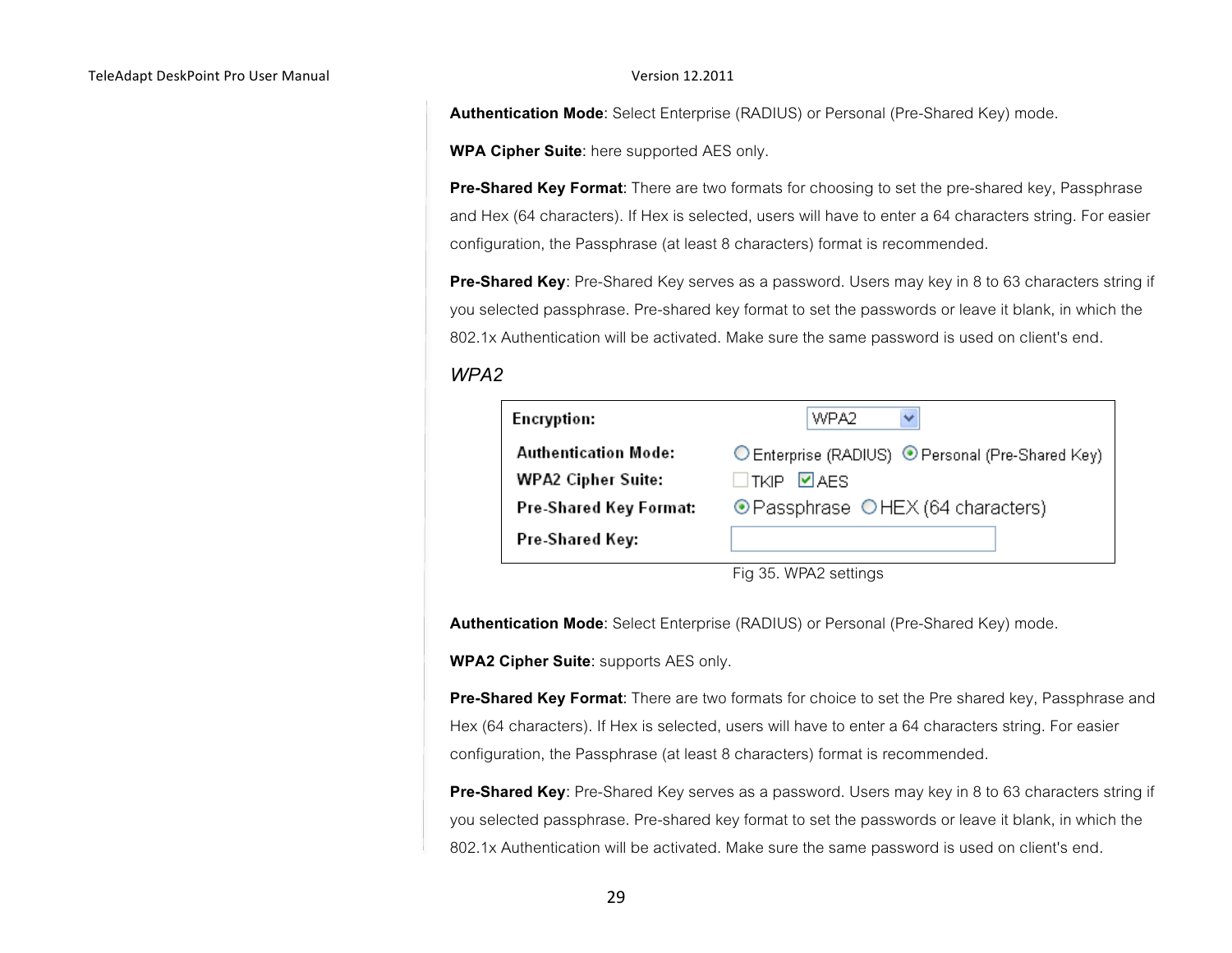#### *WPA-Mixed*

| <b>Encryption:</b>          | WPA-Mixed v                                                  |
|-----------------------------|--------------------------------------------------------------|
| <b>Authentication Mode:</b> | © Enterprise (RADIUS) <sup>⊙</sup> Personal (Pre-Shared Key) |
| <b>WPA Cipher Suite:</b>    | $\Box$ TKIP $\Box$ AES                                       |
| <b>WPA2 Cipher Suite:</b>   | $\Box$ TKIP $\Box$ AES                                       |
| Pre-Shared Key Format:      | ⊙Passphrase OHEX (64 characters)                             |
| Pre-Shared Key:             |                                                              |

Fig 36. WPA-Mixed settings

**Authentication Mode**: Select Enterprise (RADIUS) or Personal (Pre-Shared Key) mode.

**WPA Cipher Suite**: here supported AES only.

**WPA2 Cipher Suite**: here supported AES only.

**Pre-Shared Key Format**: There are two formats for choice to set the Preshared key, Passphrase and Hex (64 characters). If Hex is selected, users will have to enter a 64 characters string. For easier configuration, the Passphrase (at least 8 characters) format is recommended.

**Pre-Shared Key**: Pre-Shared Key serves as a password. Users may key in 8 to 63 characters string if you selected passphrase. Pre-shared key format to set the passwords or leave it blank, in which the 802.1x Authentication will be activated. Make sure the same password is used on client's end.

#### *Radius*

IEEE 802.1x Port-Based Network Access Control is a standard for solving some security issues associated with IEEE 802.11, such as lack of user-based authentication and dynamic encryption key distribution. With IEEE 802.1x and the help of a RADIUS (Remote Authentication Dial-In User Service) server and a user account database, an enterprise or ISP (Internet Service Provider) can manage its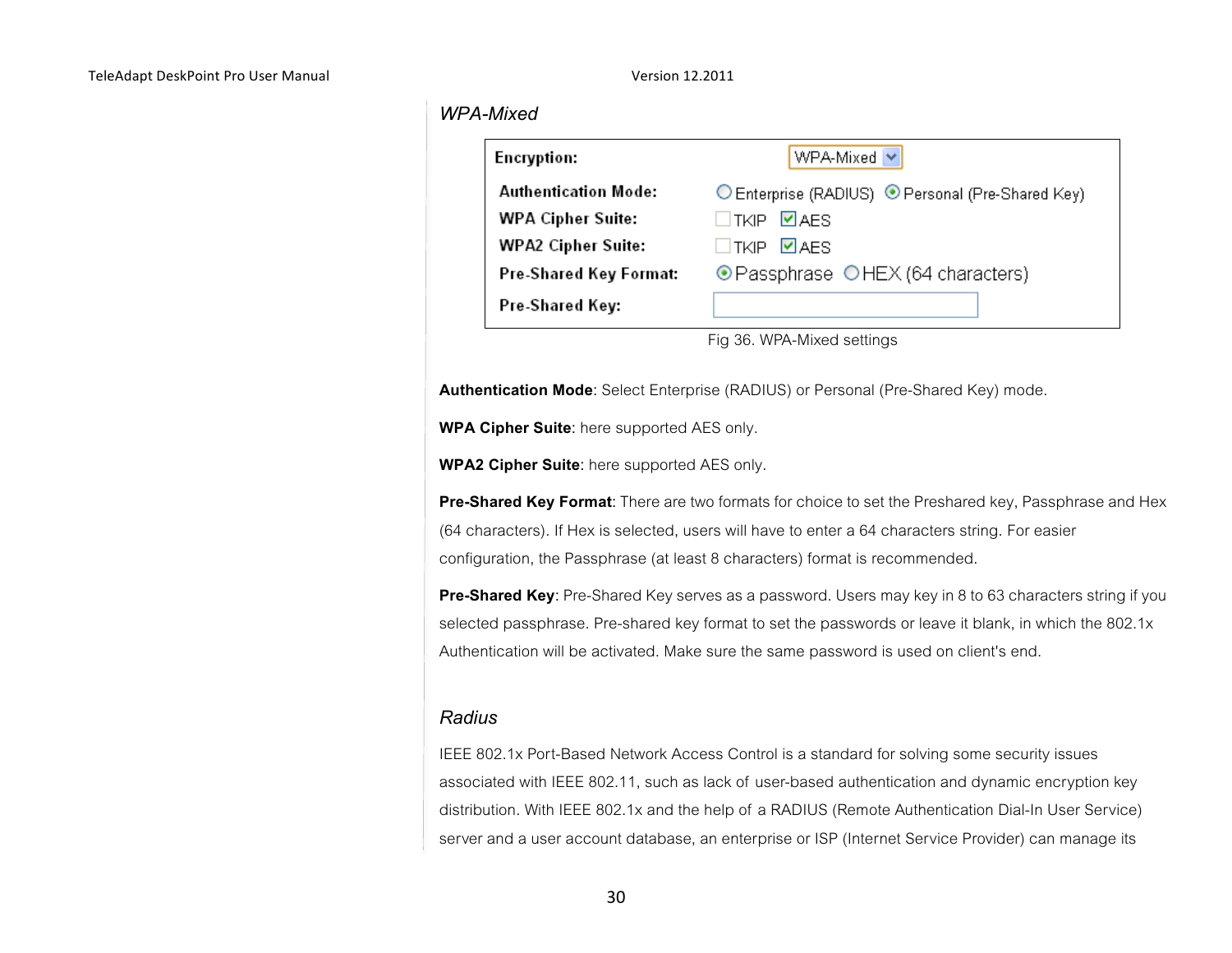mobile users' access to its wireless LANs. Before being granted access to a wireless LAN supporting IEEE 802.1x, a user has to issue his or her user name and password or digital certificate to the backend RADIUS server by EAPOL (Extensible Authentication Protocol Over LAN). The RADIUS server can record accounting information such as when a user logs on to the wireless LAN and logs off from the wireless LAN for monitoring or billing purposes.

An IEEE 802.1x-capable wireless access point and its RADIUS server(s) share a secret key so that they can authenticate each other. RADIUS server is needed if IEEE 802.1x functionality is enabled.

| RADIUS Server IP Address:  |      |
|----------------------------|------|
| <b>RADIUS Server Port:</b> | 1812 |
| RADIUS Server Password:    |      |

Fig 37. RADIUS settings

**RADIUS Server IP Address**: Enter the RADIUS Server's IP Address provided by your ISP.

**RADIUS Server Port**: Enter the RADIUS Server's port number provided by your ISP. The default is 1812.

**RADIUS Server Password**: Enter the password that the DeskPoint Pro shares with the RADIUS Server.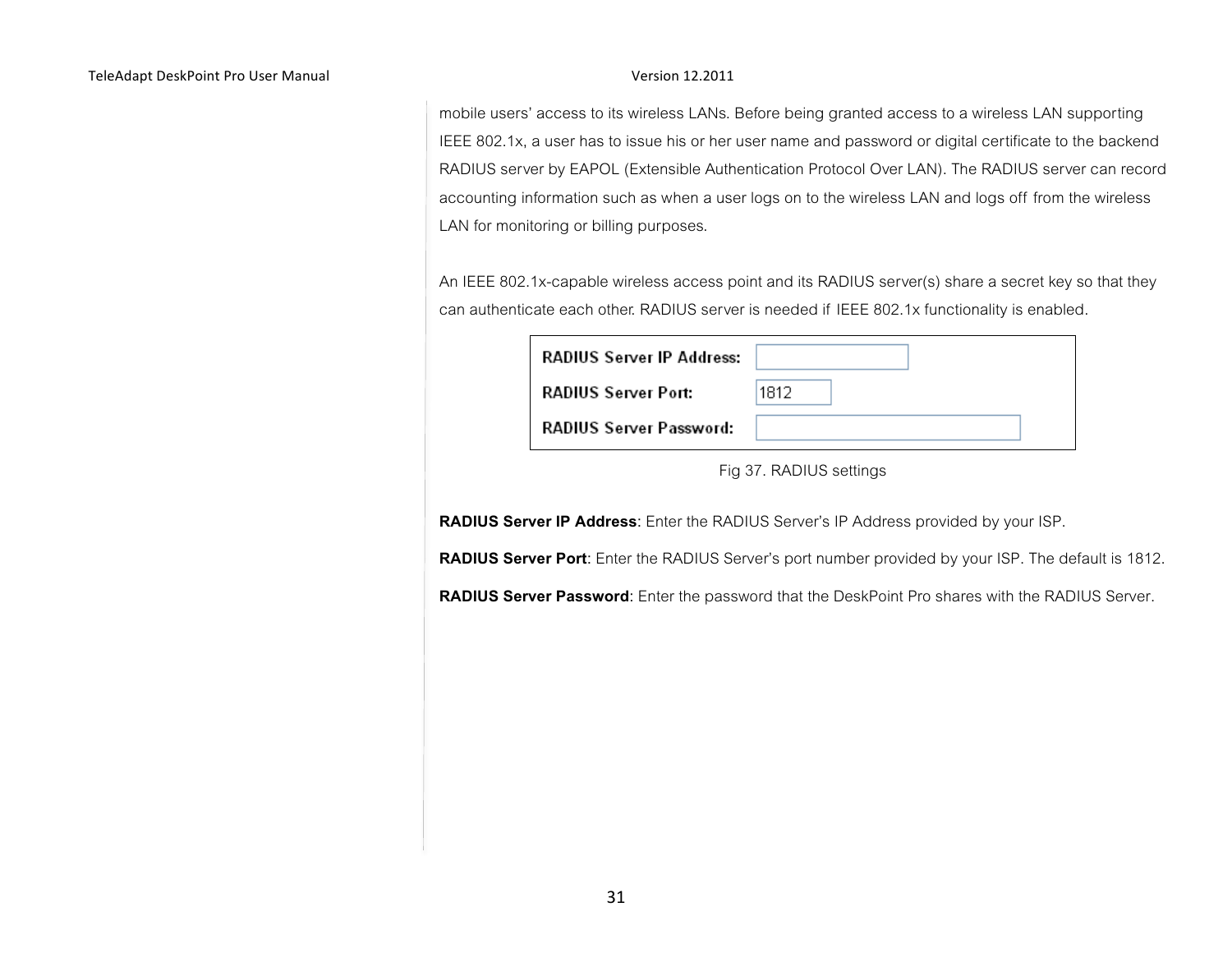# 5. Viewing Status

#### *Network Status Table*

| networks.           |  |                     | This page shows the packet counters for transmission and reception regarding to wireless and Ethernet |
|---------------------|--|---------------------|-------------------------------------------------------------------------------------------------------|
| LAN 0 (Management)  |  | <b>UP</b>           |                                                                                                       |
| LAN 1 (Guest)       |  | <b>DOWN</b>         |                                                                                                       |
|                     |  | <b>Sent Packets</b> | 627                                                                                                   |
|                     |  | Received Packets    | 4241                                                                                                  |
| <b>Wireless LAN</b> |  | Sent Bytes          | 136059                                                                                                |
|                     |  | Received Bytes      | 481974                                                                                                |
|                     |  | <b>Sent Packets</b> | 12168                                                                                                 |
|                     |  | Received Packets    | 63637                                                                                                 |
| <b>Ethernet LAN</b> |  | Sent Bytes          | 3931820                                                                                               |
|                     |  | Received Bytes      | 6958278                                                                                               |

Fig 38. Wireless/Ethernet Network Status Table

On this page, the Ethernet and wireless transport status are shown.

#### *Syslog*

| <b>Enable Log</b><br>$\Box$ system all | $\vee$ wireless | <b>DoS</b> | 11s |
|----------------------------------------|-----------------|------------|-----|
| $\triangledown$ Enable Remote Log      |                 |            |     |
| <b>Log Server IP Address:</b>          | 192, 168, 0, 6  |            |     |

Fig 39. System Log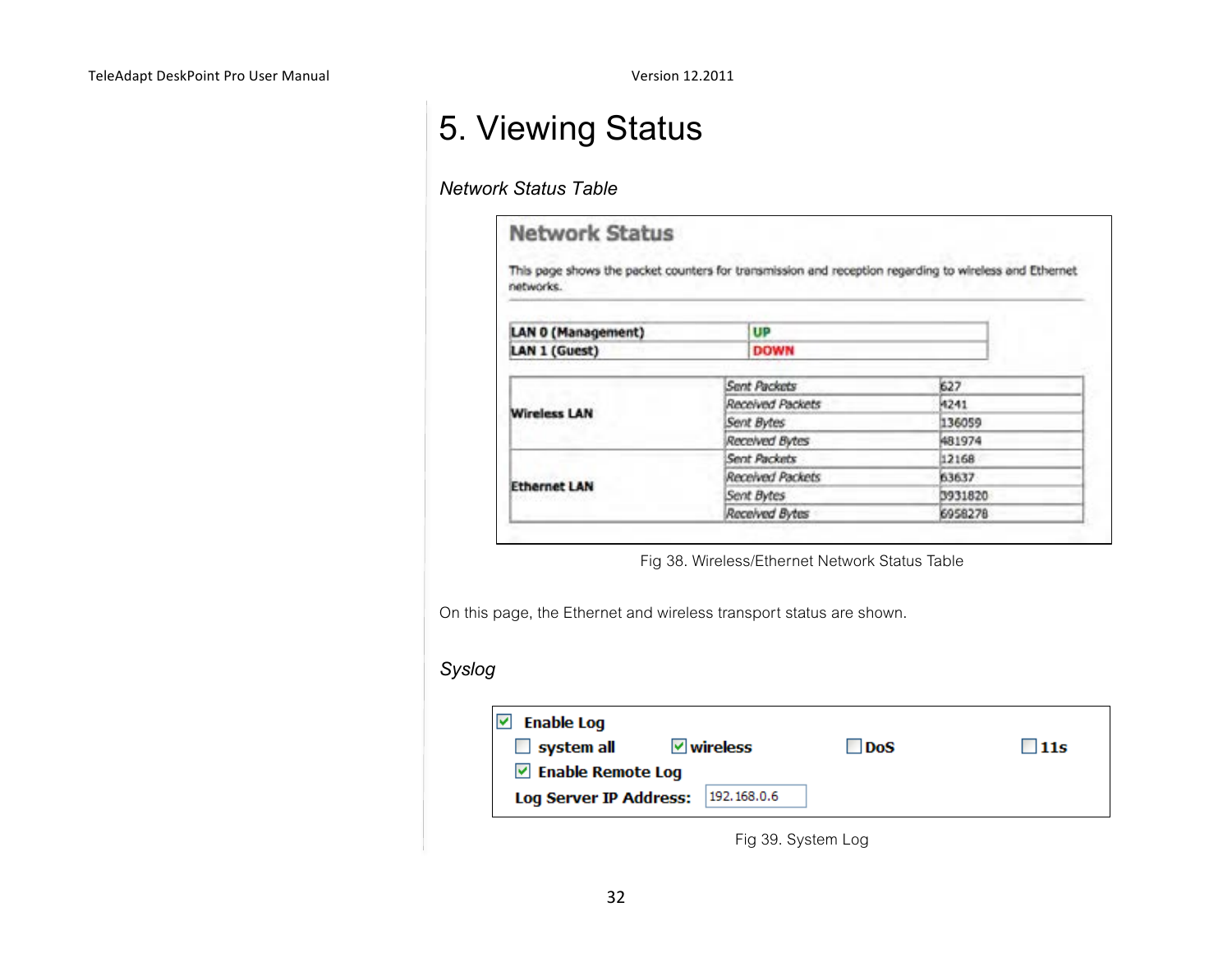System events can be logged to the on-board RAM of the Deskpoint Pro (**Local log**) or **Log Server IP Address** to a remote Syslog server, respectively. See the SNMP section for more information about SNMP trap settings. Set the IP address of the Syslog server in the **Syslog server IP address** text box.

The system events are divided into the following categories:

**Enable Log** Check to enable logging function.

**System all** Activates all logging functions.

**Wireless** Only logs related to the wireless LAN will be recorded.

**DoS** Only logs related to the DoS protection will be recorded.

**Enable Remote Log** Only logs related to the Remote control will be recorded.

**Log Server IP address** Only logs related to the server will be recorded.

#### *Network Status*

| <b>MAC Address</b>    | Mode |      | RX   | <b>Current Tx</b><br>Rate<br>(Mbps) | Power<br><b>Saving</b> | <b>Expired</b><br>Time(5) | <b>RSSI</b>    | Channel<br>Width |
|-----------------------|------|------|------|-------------------------------------|------------------------|---------------------------|----------------|------------------|
| 00:e0:4c:72:00:01 11n |      | 1286 | 1732 | 108                                 | no                     | 300                       | 58 (63)<br>56) | 40M              |
| 00:0e:35:ae:c1:96 11g |      | 30   | 109  | 54                                  | no                     | 289                       | 55 (00)<br>6)  | <b>20M</b>       |

Fig 40. Wireless Clients Status

On this page, the status information of each associated client, including its MAC address, IP address, user name (if the client has been IEEE 802.1x authenticated), number of bytes it has send, number of bytes it has received, and the time of its last activity, is shown.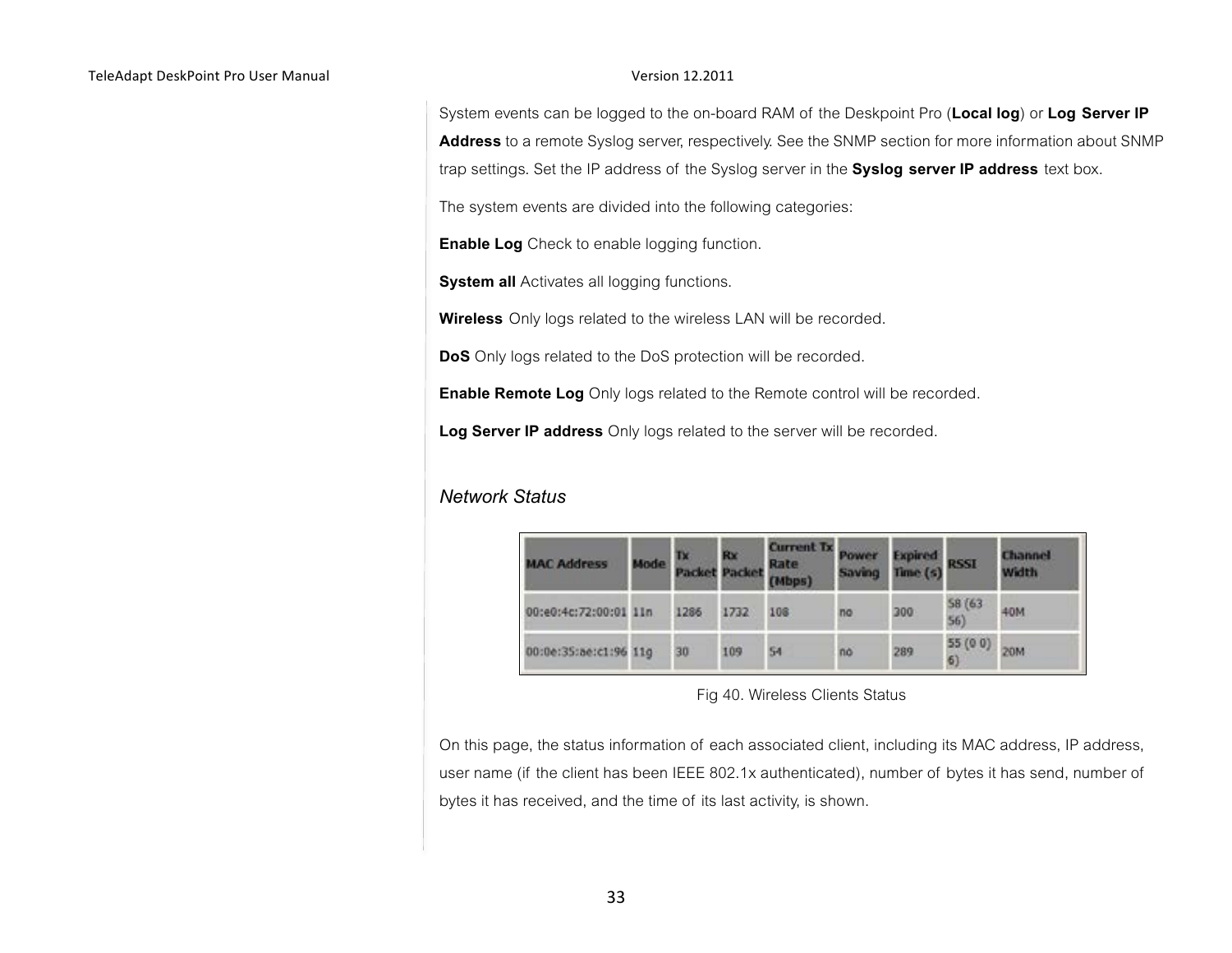# 6. Technical Support

#### **For North and South American 24/7 Technical Support**

Toll-Free: 1 877 835 3232 x306 (in US and Canada) Main: 1 775 232 5044 Email: ric.jones@us.teleadapt.com

#### **For EMEA Technical Support**

Main: +44 1923 810235 Email: info@teleadapt.com

#### **For APAC Technical Support**

Main: +82 10 8566 0809 Email: dg.hong@teleadapt.com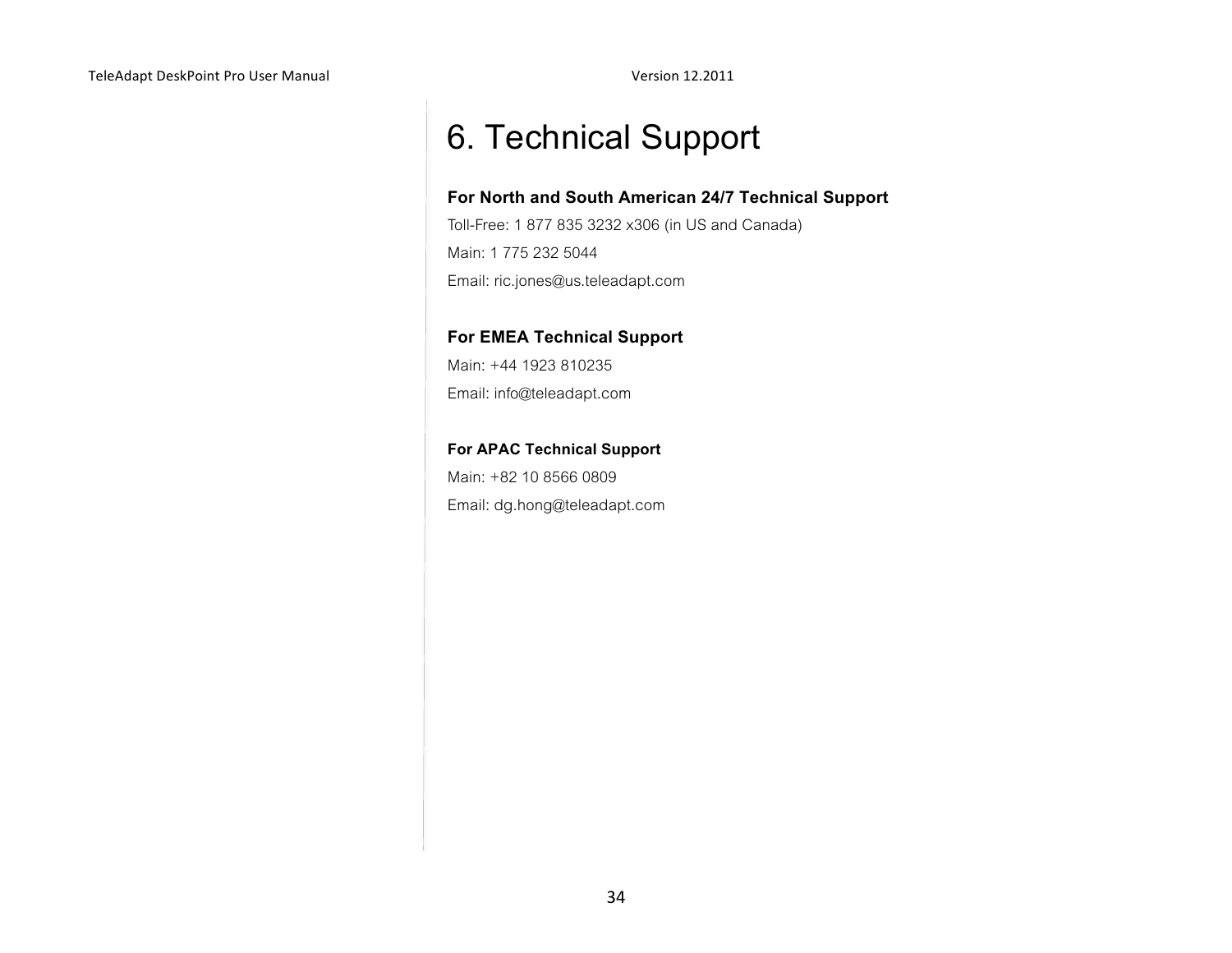# Appendix A: Default Settings

| <b>Setting Name</b>               | <b>Default Value</b>                            |  |  |  |  |
|-----------------------------------|-------------------------------------------------|--|--|--|--|
| Global                            |                                                 |  |  |  |  |
| <b>User Name</b>                  | root                                            |  |  |  |  |
| Password                          | root                                            |  |  |  |  |
| <b>IEEE 802.11G</b>               |                                                 |  |  |  |  |
| <b>Regulatory Domain</b>          | Firmware dependent                              |  |  |  |  |
| <b>Channel Number</b>             | Auto                                            |  |  |  |  |
| SSID                              | DeskPoint2                                      |  |  |  |  |
| <b>SSID Broadcasts</b>            | Enabled                                         |  |  |  |  |
| <b>Transmission Rate</b>          | Auto                                            |  |  |  |  |
| <b>Transmit Power</b>             | 100%                                            |  |  |  |  |
| <b>MAC Address</b>                | Refer to the label on the bottom of the housing |  |  |  |  |
| Data Encryption                   | <b>Disabled</b>                                 |  |  |  |  |
| <b>Wireless Client Isolation</b>  | <b>Disabled</b>                                 |  |  |  |  |
| <b>LAN Interface</b>              |                                                 |  |  |  |  |
| Method of obtaining an IP Address | Set manually                                    |  |  |  |  |
| <b>IP Address</b>                 | 192.168.0.1                                     |  |  |  |  |
| <b>Subnet Mask</b>                | 255.255.255.0                                   |  |  |  |  |
| Default Gateway                   | 0.0.0.0                                         |  |  |  |  |
| Client Isolation                  | Enabled                                         |  |  |  |  |
| <b>MANAGEMENT</b>                 |                                                 |  |  |  |  |
| System Log                        | Local Log                                       |  |  |  |  |
| <b>SNMP</b>                       | <b>Disabled</b>                                 |  |  |  |  |
| <b>SNMP Read-only community</b>   | public                                          |  |  |  |  |
| SNMP Read-write community         | private                                         |  |  |  |  |